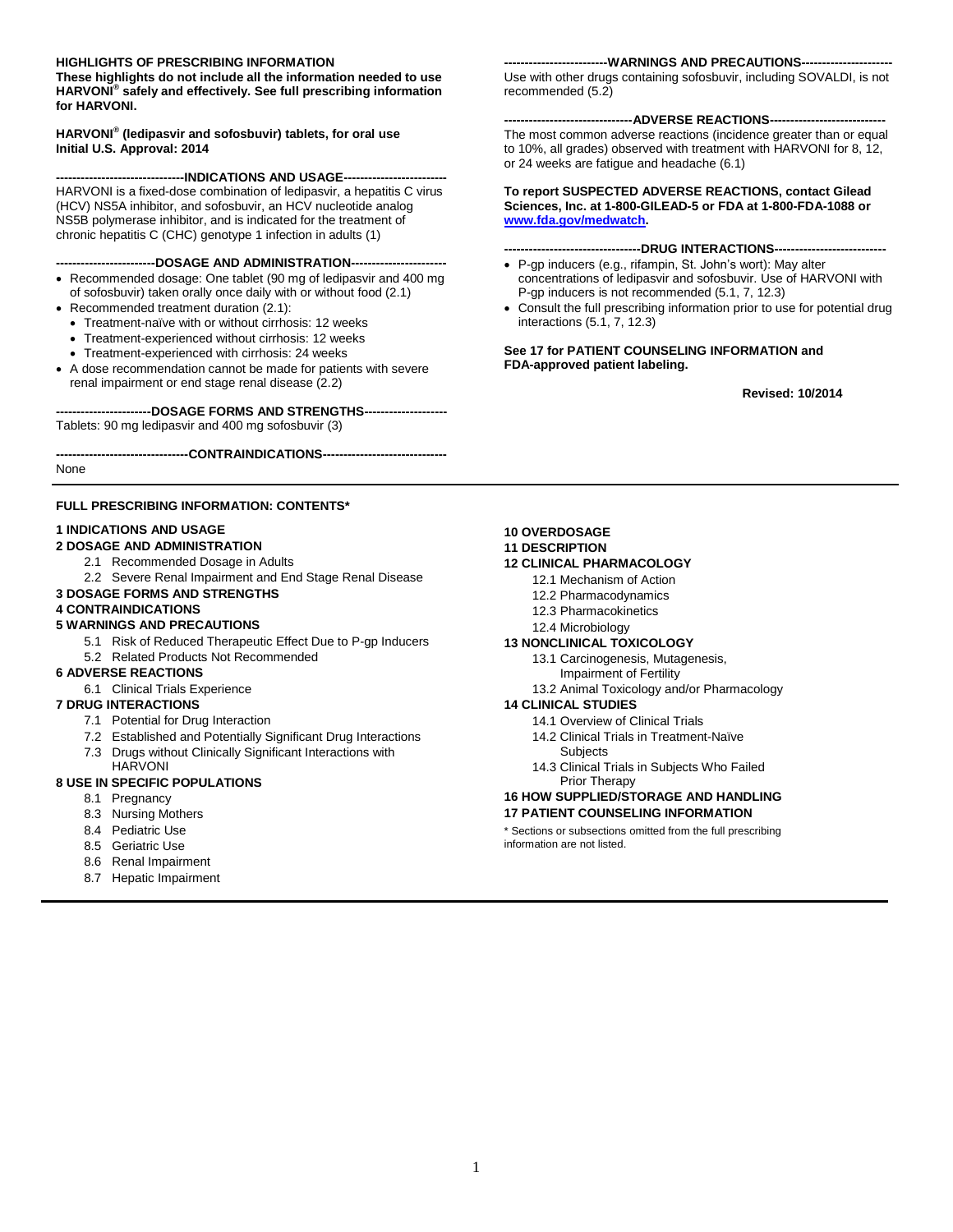# **FULL PRESCRIBING INFORMATION**

# **1 INDICATIONS AND USAGE**

HARVONI is indicated for the treatment of chronic hepatitis C (CHC) genotype 1 infection in adults.

# **2 DOSAGE AND ADMINISTRATION**

### **2.1 Recommended Dosage in Adults**

HARVONI is a two-drug fixed-dose combination product that contains 90 mg of ledipasvir and 400 mg of sofosbuvir in a single tablet. The recommended dosage of HARVONI is one tablet taken orally once daily with or without food *[see Clinical Pharmacology (12.3)]*.

#### Duration of Treatment

Relapse rates are affected by baseline host and viral factors and differ between treatment durations for certain subgroups *[see Clinical Studies (14)].* Table 1 below provides the recommended HARVONI treatment durations for treatment-naïve and treatment-experienced patients and those with and without cirrhosis *[see Clinical Studies (14)].*

#### **Table 1 Recommended Treatment Duration for HARVONI in Patients with CHC Genotype 1**

| <b>Patient Population</b>                 | <b>Recommended Treatment Duration</b> |
|-------------------------------------------|---------------------------------------|
| Treatment-naïve with or without cirrhosis | 12 weeks                              |
| Treatment-experienced" without cirrhosis  | 12 weeks                              |
| Treatment-experienced** with cirrhosis    | 24 weeks                              |

\* HARVONI for 8 weeks can be considered in treatment-naïve patients without cirrhosis who have pre-treatment HCV RNA less than 6 million IU/mL *[see Clinical Studies (14)]*.

\*\*Treatment-experienced patients who have failed treatment with either peginterferon alfa + ribavirin or an HCV protease inhibitor + peginterferon alfa + ribavirin.

# **2.2 Severe Renal Impairment and End Stage Renal Disease**

No dose recommendation can be given for patients with severe renal impairment (estimated Glomerular Filtration Rate [eGFR] < 30 mL/min/1.73m<sup>2</sup>) or with end stage renal disease (ESRD) due to higher exposures (up to 20-fold) of the predominant sofosbuvir metabolite *[see Use in Specific Populations (8.6) and Clinical Pharmacology (12.3)]*.

# **3 DOSAGE FORMS AND STRENGTHS**

HARVONI is available as an orange colored, diamond shaped, film-coated tablet debossed with "GSI" on one side and "7985" on the other side of the tablet. Each tablet contains 90 mg ledipasvir and 400 mg sofosbuvir.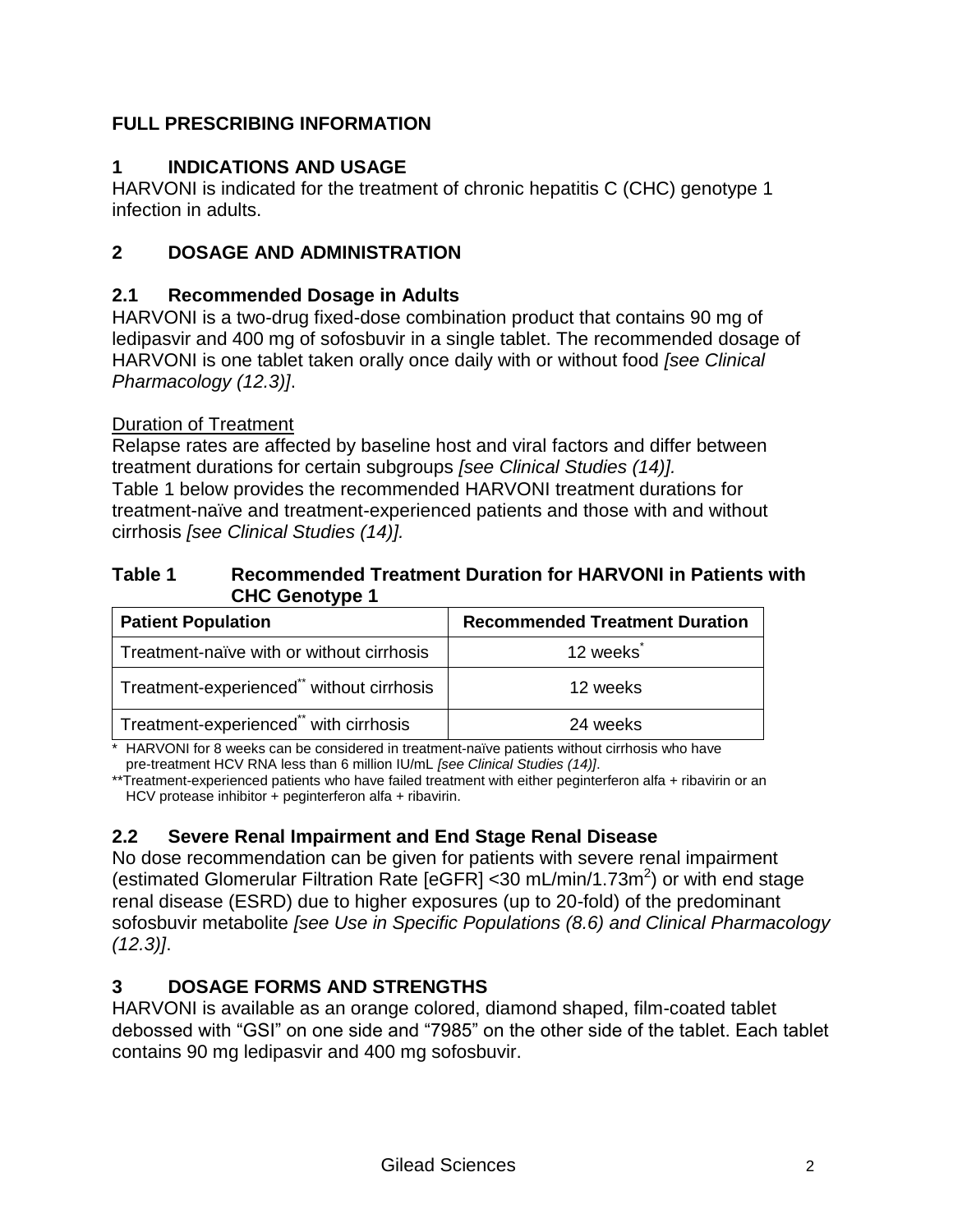# **4 CONTRAINDICATIONS**

None

# **5 WARNINGS AND PRECAUTIONS**

# **5.1 Risk of Reduced Therapeutic Effect Due to P-gp Inducers**

The concomitant use of HARVONI and P-gp inducers (e.g., rifampin, St. John's wort) may significantly decrease ledipasvir and sofosbuvir plasma concentrations and may lead to a reduced therapeutic effect of HARVONI. Therefore, the use of HARVONI with P-gp inducers (e.g., rifampin or St. John's wort) is not recommended *[see Drug Interactions (7.2)]*.

# **5.2 Related Products Not Recommended**

The use of HARVONI with other products containing sofosbuvir (SOVALDI $^{\circledR}$ ) is not recommended.

# **6 ADVERSE REACTIONS**

### **6.1 Clinical Trials Experience**

Because clinical trials are conducted under widely varying conditions, adverse reaction rates observed in the clinical trials of a drug cannot be directly compared to rates in the clinical trials of another drug and may not reflect the rates observed in practice.

The safety assessment of HARVONI was based on pooled data from three Phase 3 clinical trials of subjects with genotype 1 chronic hepatitis C (CHC) with compensated liver disease (with and without cirrhosis) including 215, 539, and 326 subjects who received HARVONI for 8, 12 and 24 weeks, respectively *[see Clinical Studies (14)].*

The proportion of subjects who permanently discontinued treatment due to adverse events was 0%, <1%, and 1% for subjects receiving HARVONI for 8, 12, and 24 weeks, respectively.

The most common adverse reactions (≥10%) were fatigue and headache in subjects treated with 8, 12, or 24 weeks of HARVONI.

Table 2 lists adverse reactions (adverse events assessed as causally related by the investigator, all grades) observed in ≥5% of subjects receiving 8, 12, or 24 weeks treatment with HARVONI in clinical trials. The majority of adverse reactions presented in Table 2 occurred at severity of grade 1. The side-by-side tabulation is to simplify presentation; direct comparison across trials should not be made due to differing trial designs.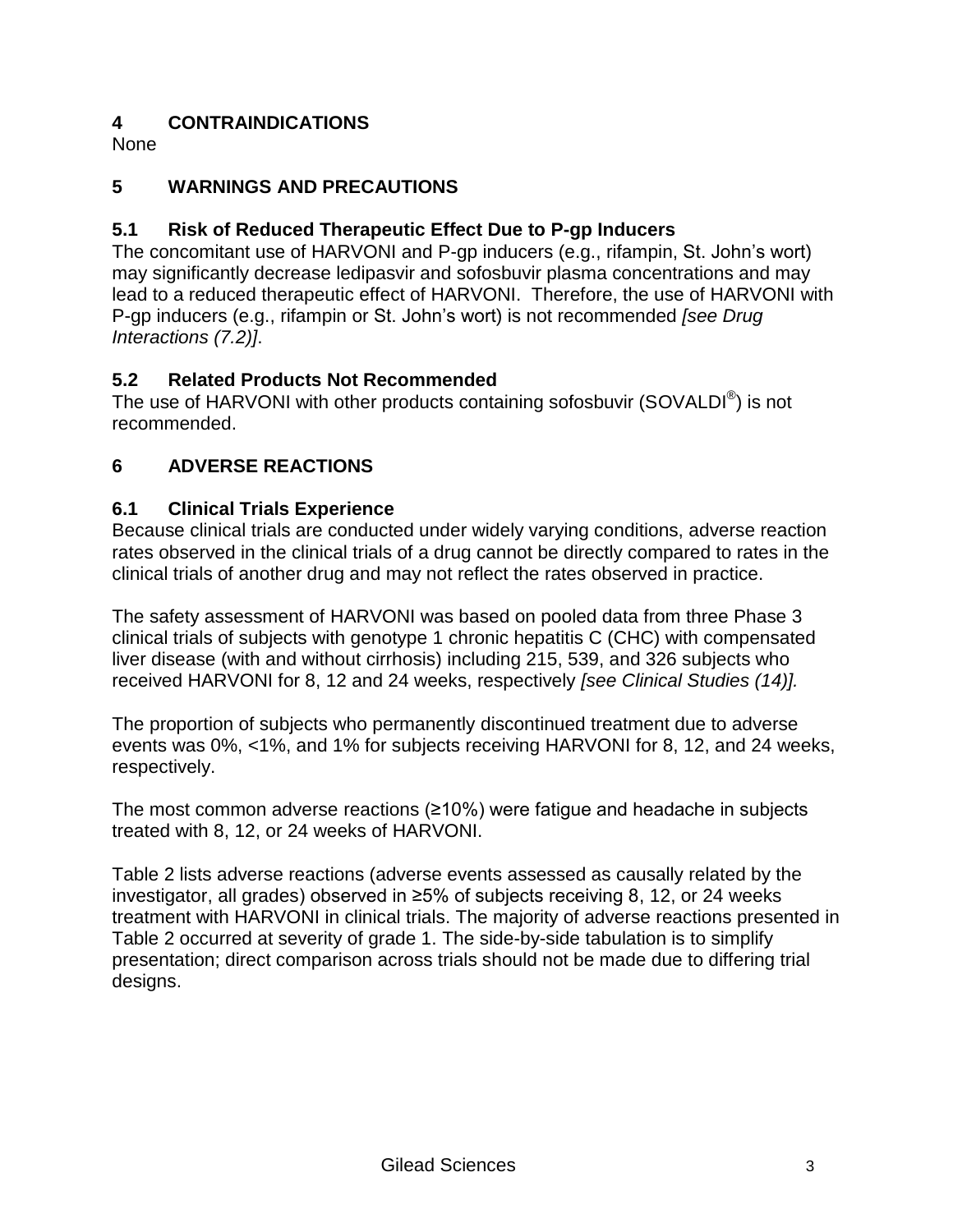| Receiving 8, 12, or 24 Weeks of Treatment with HARVONI |                           |                            |                            |  |  |
|--------------------------------------------------------|---------------------------|----------------------------|----------------------------|--|--|
|                                                        | <b>HARVONI</b><br>8 weeks | <b>HARVONI</b><br>12 weeks | <b>HARVONI</b><br>24 weeks |  |  |
|                                                        | $N = 215$                 | $N = 539$                  | $N = 326$                  |  |  |
| Fatigue                                                | 16%                       | 13%                        | 18%                        |  |  |
| Headache                                               | 11%                       | 14%                        | 17%                        |  |  |
| Nausea                                                 | 6%                        | 7%                         | 9%                         |  |  |
| Diarrhea                                               | 4%                        | 3%                         | 7%                         |  |  |
| Insomnia                                               | 3%                        | 5%                         | 6%                         |  |  |

# **Table 2 Adverse Reactions (All Grades) Reported in ≥5% of Subjects**

### Laboratory Abnormalities

*Bilirubin Elevations:* Bilirubin elevations of greater than 1.5xULN were observed in 3%, <1%, and 2% of subjects treated with HARVONI for 8, 12, and 24 weeks, respectively.

*Lipase Elevations:* Transient, asymptomatic lipase elevations of greater than 3xULN were observed in <1%, 2%, and 3% of subjects treated with HARVONI for 8, 12, and 24 weeks, respectively.

*Creatine Kinase:* Creatine kinase was not assessed in Phase 3 trials of HARVONI. Isolated, asymptomatic creatine kinase elevations (Grade 3 or 4) have been previously reported in subjects treated with sofosbuvir in combination with ribavirin or peginterferon/ribavirin in other clinical trials.

# **7 DRUG INTERACTIONS**

# **7.1 Potential for Drug Interaction**

As HARVONI contains ledipasvir and sofosbuvir, any interactions that have been identified with these agents individually may occur with HARVONI.

After oral administration of HARVONI, sofosbuvir is rapidly absorbed and subject to extensive first-pass hepatic extraction. In clinical pharmacology studies, both sofosbuvir and the inactive metabolite GS-331007 were monitored for purposes of pharmacokinetic analyses.

Ledipasvir is an inhibitor of the drug transporters P-gp and breast cancer resistance protein (BCRP) and may increase intestinal absorption of coadministered substrates for these transporters.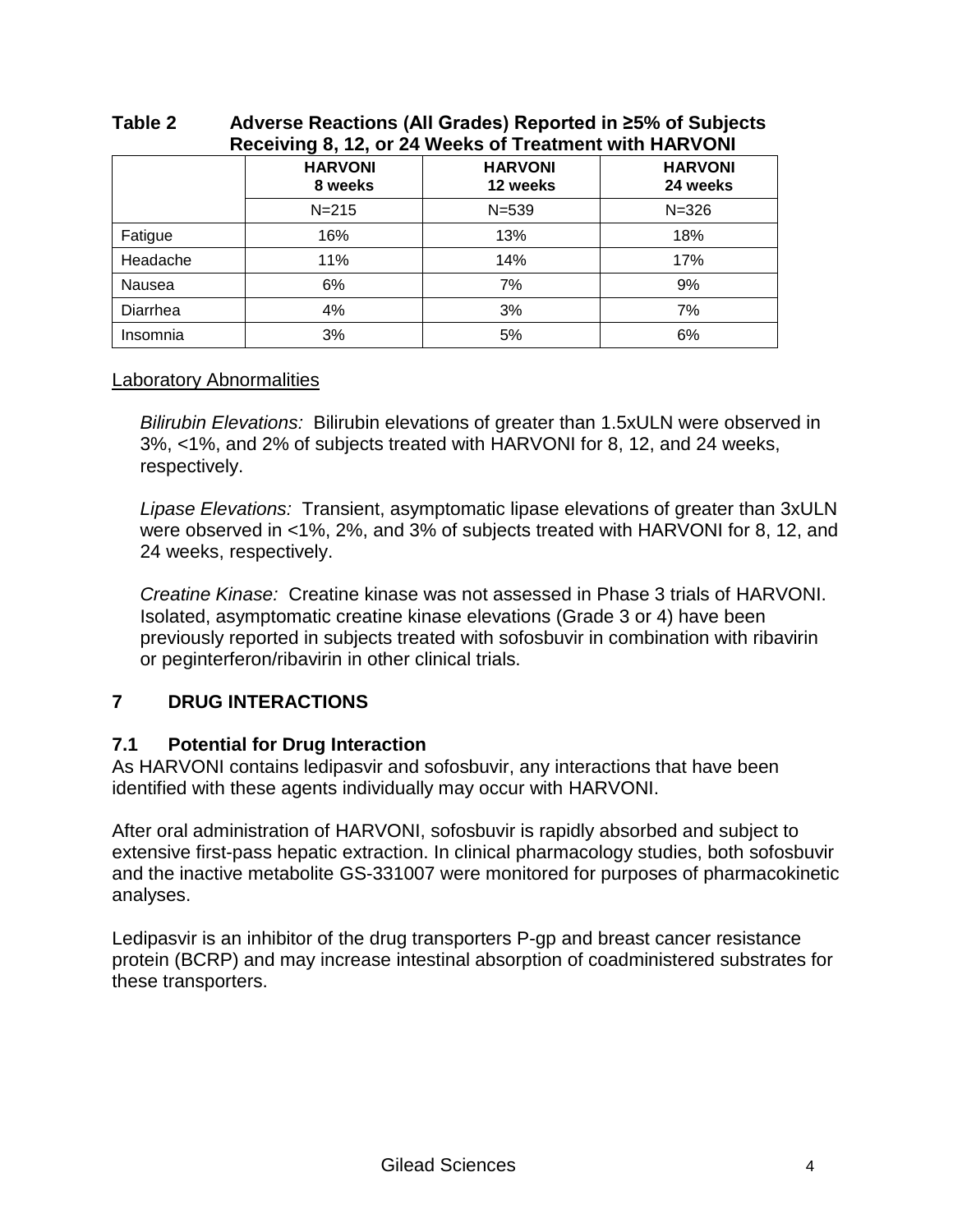Ledipasvir and sofosbuvir are substrates of drug transporters P-gp and BCRP while GS-331007 is not. P-gp inducers (e.g., rifampin or St. John's wort) may decrease ledipasvir and sofosbuvir plasma concentrations, leading to reduced therapeutic effect of HARVONI, and the use with P-gp inducers is not recommended with HARVONI *[see Warnings and Precautions (5.1)]*.

# **7.2 Established and Potentially Significant Drug Interactions**

Table 3 provides a listing of established or potentially clinically significant drug interactions. The drug interactions described are based on studies conducted with either HARVONI, the components of HARVONI (ledipasvir and sofosbuvir) as individual agents, or are predicted drug interactions that may occur with HARVONI *[see Warnings and Precautions (5.1) and Clinical Pharmacology (12.3)]*.

#### **Table 3 Potentially Significant Drug Interactions: Alteration in Dose or Regimen May Be Recommended Based on Drug Interaction Studies or Predicted Interaction<sup>a</sup>**

| <b>Concomitant Drug</b><br><b>Class: Drug Name</b>                                      | <b>Effect on</b><br>Concentration <sup>b</sup>                               | <b>Clinical Comment</b>                                                                                                                                                                                                                                                                                                                                        |
|-----------------------------------------------------------------------------------------|------------------------------------------------------------------------------|----------------------------------------------------------------------------------------------------------------------------------------------------------------------------------------------------------------------------------------------------------------------------------------------------------------------------------------------------------------|
| <b>Acid Reducing Agents:</b>                                                            | $\downarrow$ ledipasvir                                                      | Ledipasvir solubility decreases as pH increases. Drugs<br>that increase gastric pH are expected to decrease<br>concentration of ledipasvir.                                                                                                                                                                                                                    |
| Antacids (e.g., aluminum<br>and magnesium<br>hydroxide)                                 |                                                                              | It is recommended to separate antacid and HARVONI<br>administration by 4 hours.                                                                                                                                                                                                                                                                                |
| $H_2$ -receptor antagonists $^c$<br>(e.g., famotidine)                                  |                                                                              | $H_2$ -receptor antagonists may be administered<br>simultaneously with or 12 hours apart from HARVONI at a<br>dose that does not exceed doses comparable to<br>famotidine 40 mg twice daily.                                                                                                                                                                   |
| Proton-pump inhibitors <sup>c</sup><br>(e.g., omeprazole)                               |                                                                              | Proton-pump inhibitor doses comparable to omeprazole<br>20 mg or lower can be administered simultaneously with<br>HARVONI under fasted conditions.                                                                                                                                                                                                             |
| Antiarrhythmics:<br>digoxin                                                             | $\uparrow$ digoxin                                                           | Coadministration of HARVONI with digoxin may increase<br>the concentration of digoxin. Therapeutic concentration<br>monitoring of digoxin is recommended when<br>coadministered with HARVONI.                                                                                                                                                                  |
| <b>Anticonvulsants:</b><br>carbamazepine<br>phenytoin<br>phenobarbital<br>oxcarbazepine | $\downarrow$ ledipasvir<br>$\downarrow$ sofosbuvir<br>$\downarrow$ GS-331007 | Coadministration of HARVONI with carbamazepine,<br>phenytoin, phenobarbital, or oxcarbazepine is expected to<br>decrease the concentration of ledipasvir and sofosbuvir,<br>leading to reduced therapeutic effect of HARVONI.<br>Coadministration is not recommended.                                                                                          |
| Antimycobacterials:<br>rifabutin<br>rifampin <sup>c</sup><br>rifapentine                | $\downarrow$ ledipasvir<br>$\downarrow$ sofosbuvir<br>$\downarrow$ GS-331007 | Coadministration of HARVONI with rifabutin or rifapentine<br>is expected to decrease the concentration of ledipasvir<br>and sofosbuvir, leading to reduced therapeutic effect of<br>HARVONI. Coadministration is not recommended.<br>Coadministration of HARVONI with rifampin, a P-gp<br>inducer, is not recommended [see Warnings and<br>Precautions (5.1)]. |
| <b>HIV Antiretrovirals:</b>                                                             |                                                                              |                                                                                                                                                                                                                                                                                                                                                                |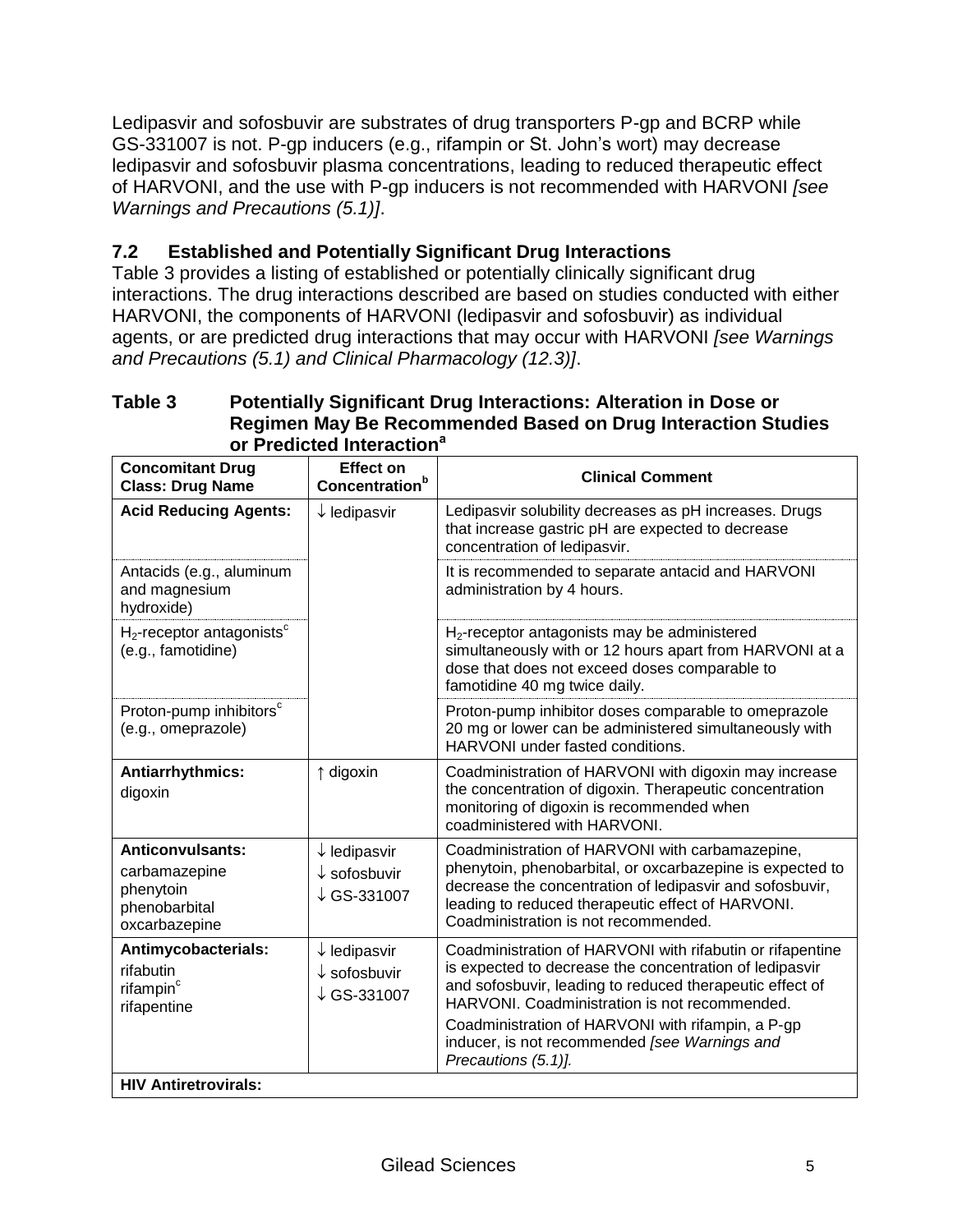| efavirenz,<br>emtricitabine,<br>tenofovir disoproxil<br>fumarate (DF)                                                                                                                                                                                                                        | ↑ tenofovir                                                      | Monitor for tenofovir-associated adverse reactions in<br>patients receiving HARVONI concomitantly with the<br>combination of efavirenz, emtricitabine and tenofovir DF.<br>Refer to VIREAD, TRUVADA, or ATRIPLA prescribing<br>information for recommendations on renal monitoring.                                                                                                                                                              |
|----------------------------------------------------------------------------------------------------------------------------------------------------------------------------------------------------------------------------------------------------------------------------------------------|------------------------------------------------------------------|--------------------------------------------------------------------------------------------------------------------------------------------------------------------------------------------------------------------------------------------------------------------------------------------------------------------------------------------------------------------------------------------------------------------------------------------------|
| Regimens containing<br>tenofovir DF and a HIV<br>protease inhibitor/ritonavir<br>• atazanavir/ritonavir +<br>emtricitabine/tenofovir<br>DF <sup>c</sup><br>· darunavir/ritonavir +<br>emtricitabine/tenofovir<br>DF <sup>c</sup><br>• lopinavir/ritonavir +<br>emtricitabine/tenofovir<br>DF | ↑ tenofovir                                                      | The safety of increased tenofovir concentrations in the<br>setting of HARVONI and a HIV protease inhibitor/ritonavir<br>has not been established.<br>Consider alternative HCV or antiretroviral therapy to avoid<br>increases in tenofovir exposures. If coadministration is<br>necessary, monitor for tenofovir-associated adverse<br>reactions. Refer to VIREAD or TRUVADA prescribing<br>information for recommendations on renal monitoring. |
| elvitegravir, cobicistat,<br>emtricitabine, tenofovir<br>DF                                                                                                                                                                                                                                  | ↑ tenofovir                                                      | The safety of increased tenofovir concentrations in the<br>setting of HARVONI and the combination of elvitegravir,<br>cobicistat, emtricitabine and tenofovir DF has not been<br>established. Coadministration is not recommended.                                                                                                                                                                                                               |
| tipranavir/ritonavir                                                                                                                                                                                                                                                                         | $\downarrow$ ledipasvir<br>$\downarrow$ sofosbuvir<br>↓GS-331007 | Coadministration of HARVONI with tipranavir/ritonavir is<br>expected to decrease the concentration of ledipasvir and<br>sofosbuvir, leading to reduced therapeutic effect of<br>HARVONI. Coadministration is not recommended.                                                                                                                                                                                                                    |
| <b>HCV Products:</b><br>simeprevir <sup>c</sup>                                                                                                                                                                                                                                              | ↑ ledipasvir<br>↑ simeprevir                                     | Concentrations of ledipasvir and simeprevir are increased<br>when simeprevir is coadministered with ledipasvir.<br>Coadministration of HARVONI with simeprevir is not<br>recommended.                                                                                                                                                                                                                                                            |
| <b>Herbal Supplements:</b><br>St. John's wort<br>(Hypericum perforatum)                                                                                                                                                                                                                      | $\downarrow$ ledipasvir<br>$\downarrow$ sofosbuvir<br>↓GS-331007 | Coadministration of HARVONI with St. John's wort, a P-gp<br>inducer is not recommended [see Warnings and<br>Precautions (5.1)].                                                                                                                                                                                                                                                                                                                  |
| <b>HMG-CoA Reductase</b><br><b>Inhibitors:</b><br>rosuvastatin                                                                                                                                                                                                                               | ↑ rosuvastatin                                                   | Coadministration of HARVONI with rosuvastatin may<br>significantly increase the concentration of rosuvastatin<br>which is associated with increased risk of myopathy,<br>including rhabdomyolysis. Coadministration of HARVONI<br>with rosuvastatin is not recommended.                                                                                                                                                                          |

a. This table is not all inclusive.

b.  $\downarrow$  = decrease,  $\uparrow$  = increase

c. These interactions have been studied in healthy adults.

# **7.3 Drugs without Clinically Significant Interactions with HARVONI**

Based on drug interaction studies conducted with the components of HARVONI (ledipasvir or sofosbuvir) or HARVONI, no clinically significant drug interactions have been either observed or are expected when HARVONI is used with the following drugs individually *[see Clinical Pharmacology (12.3)]:* abacavir, atazanavir/ritonavir, cyclosporine, darunavir/ritonavir, efavirenz, emtricitabine, lamivudine, methadone, oral contraceptives, pravastatin, raltegravir, rilpivirine, tacrolimus, tenofovir disoproxil fumarate, or verapamil. See Table 3 for use of HARVONI with certain HIV antiretroviral regimens *[see Drug Interactions (7.2)]*.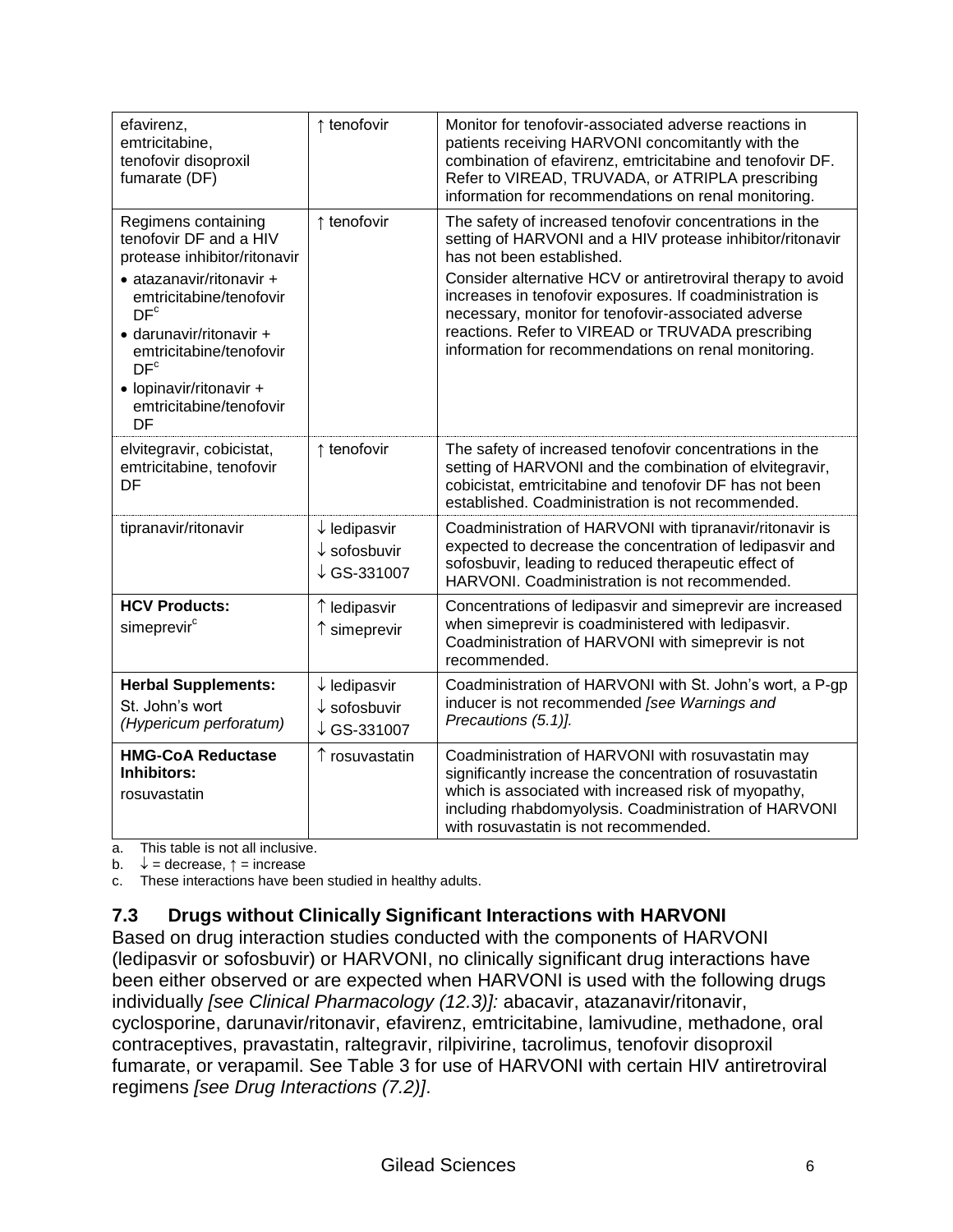# **8 USE IN SPECIFIC POPULATIONS**

### **8.1 Pregnancy**

# Pregnancy Category B

There are no adequate and well-controlled studies with HARVONI in pregnant women. Because animal reproduction studies are not always predictive of human response, HARVONI should be used during pregnancy only if the potential benefit justifies the potential risk to the fetus.

### Animal Data

*Ledipasvir:* No effects on fetal development have been observed in rats and rabbits at the highest doses tested. In the rat and rabbit, AUC exposure to ledipasvir was approximately 4- and 2-fold, respectively, the exposure in humans at the recommended clinical dose.

*Sofosbuvir:* No effects on fetal development have been observed in rats and rabbits at the highest doses tested. In the rat and rabbit, AUC exposure to the predominant circulating metabolite GS-331007 increased over the course of gestation from approximately 3- to 6-fold and 7- to 17-fold the exposure in humans at the recommended clinical dose, respectively.

# **8.3 Nursing Mothers**

It is not known whether HARVONI and its metabolites are present in human breast milk. When administered to lactating rats, ledipasvir was detected in the plasma of suckling rats likely due to the presence of ledipasvir in milk. Ledipasvir had no clear effects on the nursing pups. The predominant circulating metabolite of sofosbuvir (GS-331007) was the primary component observed in the milk of lactating rats, without effect on nursing pups. The developmental and health benefits of breastfeeding should be considered along with the mother's clinical need for HARVONI and any potential adverse effects on the breastfed child from the drug or from the underlying maternal condition.

# **8.4 Pediatric Use**

Safety and effectiveness of HARVONI have not been established in pediatric patients.

# **8.5 Geriatric Use**

Clinical trials of HARVONI included 117 subjects aged 65 and over. No overall differences in safety or effectiveness were observed between these subjects and younger subjects, and other reported clinical experience has not identified differences in responses between the elderly and younger patients, but greater sensitivity of some older individuals cannot be ruled out. No dosage adjustment of HARVONI is warranted in geriatric patients *[see Clinical Pharmacology (12.3)]*.

# **8.6 Renal Impairment**

No dosage adjustment of HARVONI is required for patients with mild or moderate renal impairment. The safety and efficacy of HARVONI have not been established in patients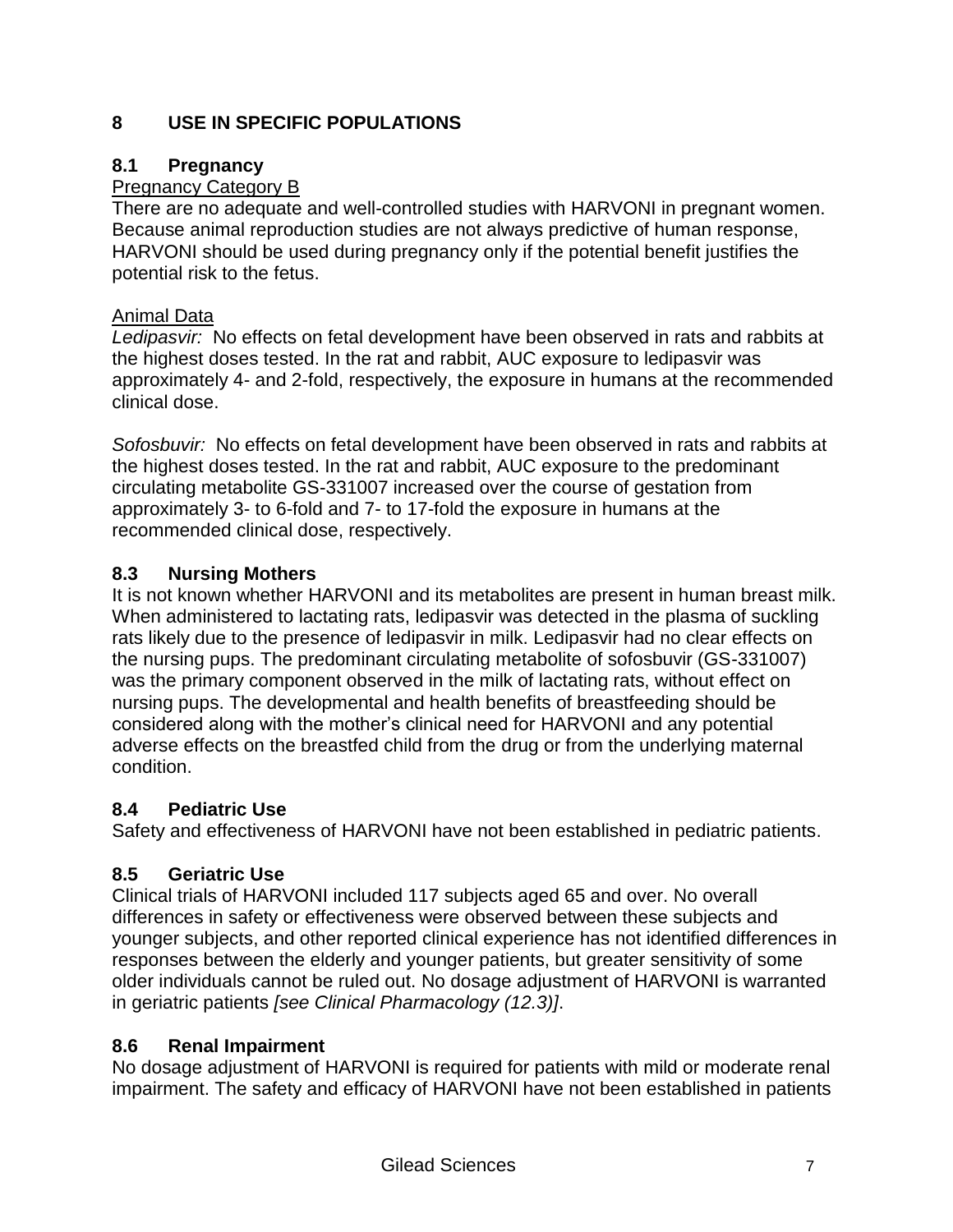with severe renal impairment (eGFR <30 mL/min/1.73m<sup>2</sup>) or ESRD requiring hemodialysis. No dosage recommendation can be given for patients with severe renal impairment or ESRD *[see Dosage and Administration (2.2) and Clinical Pharmacology (12.3)]*.

# **8.7 Hepatic Impairment**

No dosage adjustment of HARVONI is required for patients with mild, moderate, or severe hepatic impairment (Child-Pugh Class A, B, or C). Safety and efficacy of HARVONI have not been established in patients with decompensated cirrhosis *[see Clinical Pharmacology (12.3)].*

# **10 OVERDOSAGE**

No specific antidote is available for overdose with HARVONI. If overdose occurs the patient must be monitored for evidence of toxicity. Treatment of overdose with HARVONI consists of general supportive measures including monitoring of vital signs as well as observation of the clinical status of the patient. Hemodialysis is unlikely to result in significant removal of ledipasvir since ledipasvir is highly bound to plasma protein. Hemodialysis can efficiently remove the predominant circulating metabolite of sofosbuvir, GS-331007, with an extraction ratio of 53%.

# **11 DESCRIPTION**

HARVONI is a fixed-dose combination tablet containing ledipasvir and sofosbuvir for oral administration. Ledipasvir is an HCV NS5A inhibitor and sofosbuvir is a nucleotide analog inhibitor of HCV NS5B polymerase.

Each tablet contains 90 mg ledipasvir and 400 mg sofosbuvir. The tablets include the following inactive ingredients: colloidal silicon dioxide, copovidone, croscarmellose sodium, lactose monohydrate, magnesium stearate, and microcrystalline cellulose. The tablets are film-coated with a coating material containing the following inactive ingredients: FD&C yellow #6/sunset yellow FCF aluminum lake, polyethylene glycol, polyvinyl alcohol, talc, and titanium dioxide.

*Ledipasvir:* The IUPAC name for ledipasvir is Methyl [(2*S*)-1-{(6*S*)-6-[5-(9,9-difluoro-7- {2-[(1*R*,3*S*,4*S*)-2-{(2*S*)-2-[(methoxycarbonyl)amino]-3-methylbutanoyl}-2 azabicyclo[2.2.1]hept-3-yl]-1*H*-benzimidazol-6-yl}-9*H*-fluoren-2-yl)-1*H*-imidazol-2-yl]-5 azaspiro[2.4]hept-5-yl}-3-methyl-1-oxobutan-2-yl]carbamate.

It has a molecular formula of  $C_{49}H_{54}F_2N_8O_6$  and a molecular weight of 889.00. It has the following structural formula:

 $OCH<sub>3</sub>$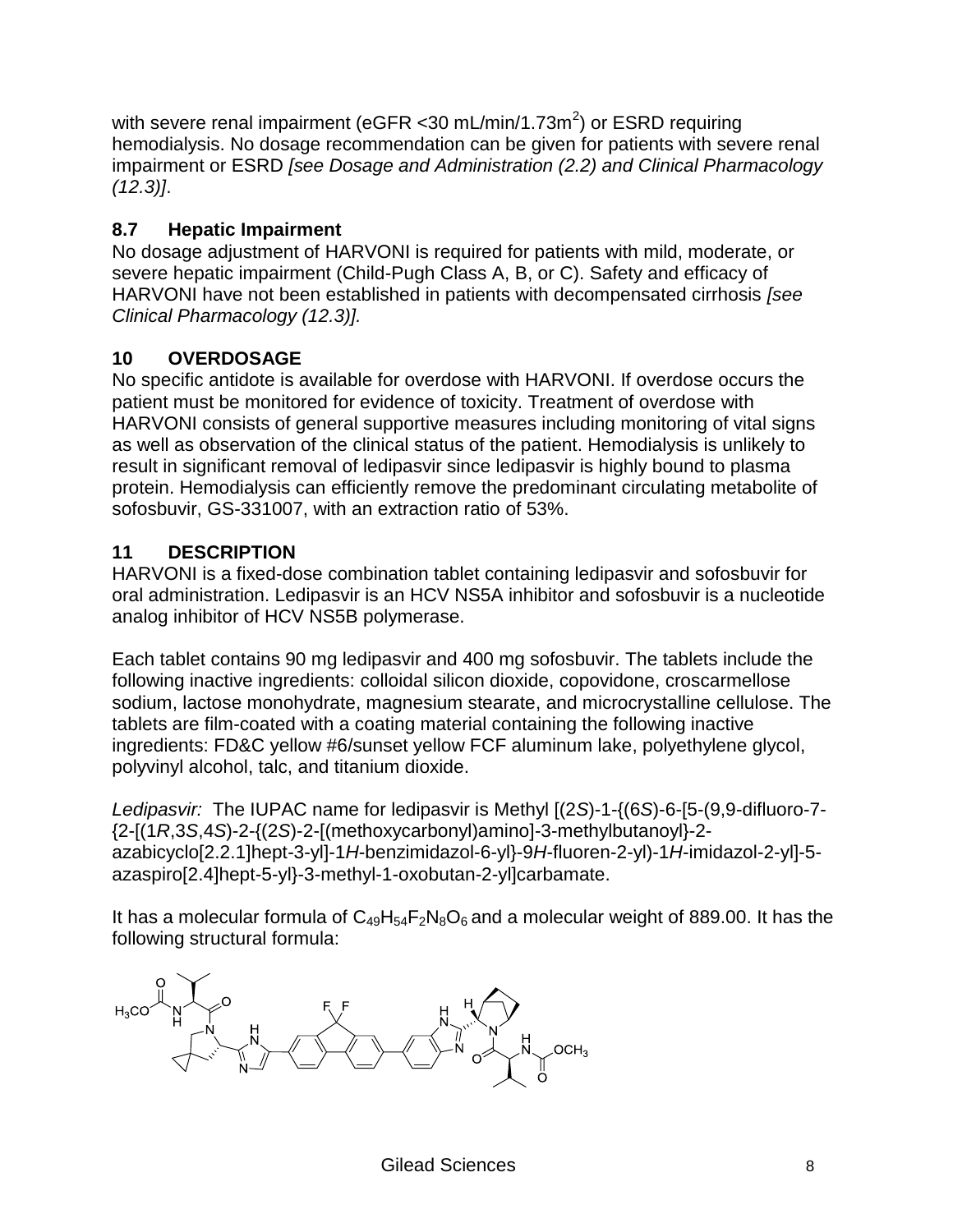Ledipasvir is practically insoluble (<0.1 mg/mL) across the pH range of 3.0–7.5 and is slightly soluble below pH 2.3 (1.1 mg/mL).

*Sofosbuvir:* The IUPAC name for sofosbuvir is (*S*)-Isopropyl 2-((*S*)-(((2*R*,3*R*,4*R*,5*R*)-5- (2,4-dioxo-3,4-dihydropyrimidin-1(2*H*)-yl)-4-fluoro-3-hydroxy-4-methyltetrahydrofuran-2 yl)methoxy)-(phenoxy)phosphorylamino)propanoate. It has a molecular formula of  $C_{22}H_{29}FN_3O_9P$  and a molecular weight of 529.45. It has the following structural formula:



Sofosbuvir is a white to off-white crystalline solid with a solubility of ≥2 mg/mL across the pH range of  $2-7.7$  at  $37^{\circ}$ C and is slightly soluble in water.

# **12 CLINICAL PHARMACOLOGY**

# **12.1 Mechanism of Action**

HARVONI is a fixed-dose combination of ledipasvir and sofosbuvir which are directacting antiviral agents against the hepatitis C virus *[see Microbiology (12.4)].*

# **12.2 Pharmacodynamics**

Cardiac Electrophysiology

Thorough QT studies have been conducted for ledipasvir and sofosbuvir.

The effect of ledipasvir 120 mg twice daily (2.67 times the maximum recommended dosage) for 10 days on QTc interval was evaluated in a randomized, multiple-dose, placebo-, and active-controlled (moxifloxacin 400 mg) three period crossover thorough QT trial in 59 healthy subjects. At the dose of 120 mg twice daily (2.67 times the maximum recommended dosage), ledipasvir does not prolong QTc interval to any clinically relevant extent.

The effect of sofosbuvir 400 mg (maximum recommended dosage) and 1200 mg (three times the maximum recommended dosage) on QTc interval was evaluated in a randomized, single-dose, placebo-, and active-controlled (moxifloxacin 400 mg) four period crossover thorough QT trial in 59 healthy subjects. At a dose three times the maximum recommended dose, sofosbuvir does not prolong QTc to any clinically relevant extent.

# **12.3 Pharmacokinetics**

# **Absorption**

The pharmacokinetic properties of ledipasvir, sofosbuvir, and the predominant circulating metabolite GS-331007 have been evaluated in healthy adult subjects and in subjects with chronic hepatitis C. Following oral administration of HARVONI, ledipasvir median peak concentrations were observed 4 to 4.5 hours post-dose. Sofosbuvir was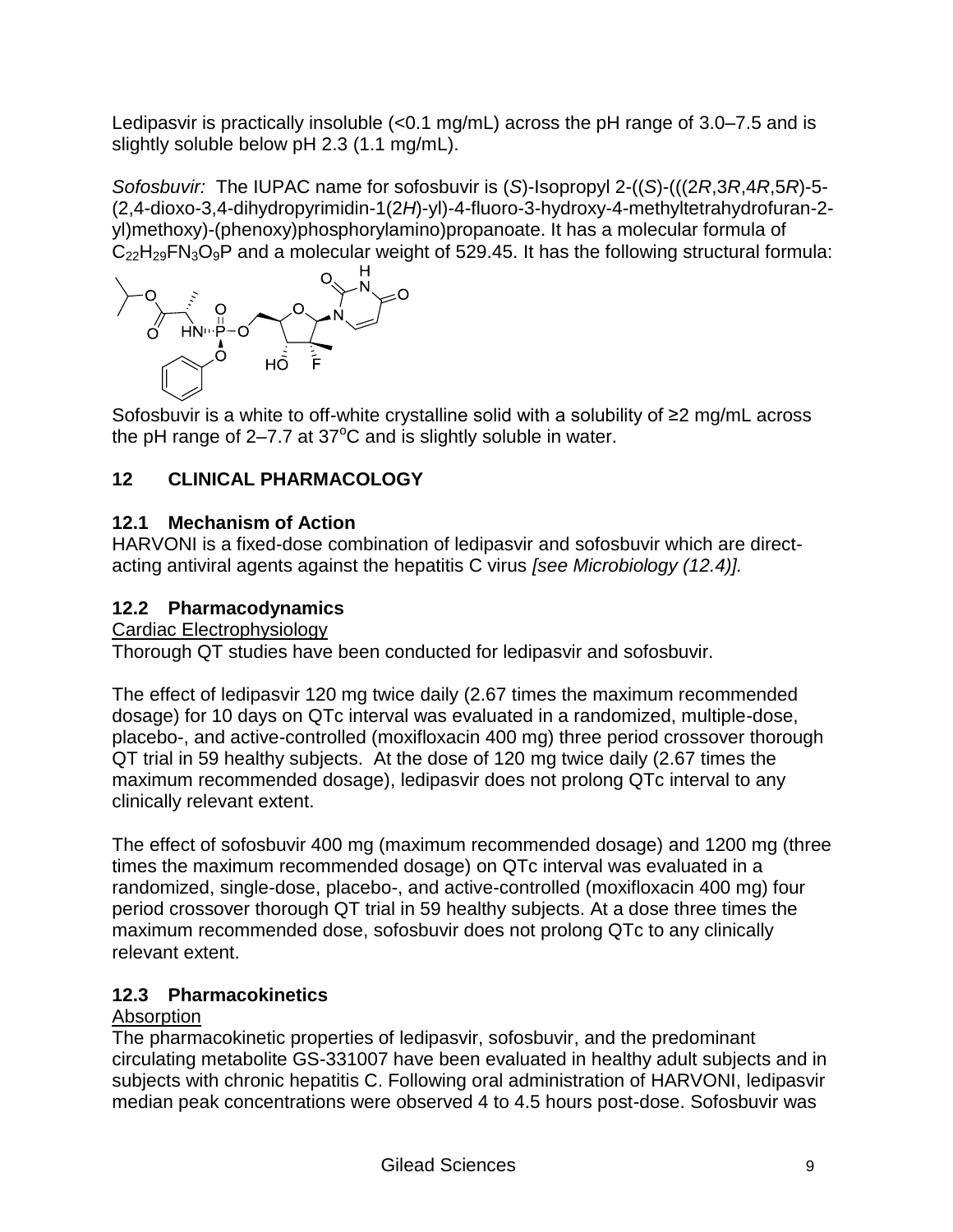absorbed quickly and the peak median plasma concentration was observed ~0.8 to 1 hour post-dose. Median peak plasma concentration of GS-331007 was observed between 3.5 to 4 hours post-dose.

Based on the population pharmacokinetic analysis in HCV-infected subjects, geometric mean steady-state  $AUC_{0.24}$  for ledipasvir (N=2113), sofosbuvir (N=1542), and GS-331007 (N=2113) were 7290, 1320, and 12,000 ng•hr/mL, respectively. Steadystate C<sub>max</sub> for ledipasvir, sofosbuvir, and GS-331007 were 323, 618, and 707 ng/mL, respectively. Sofosbuvir and GS-331007 AUC $_{0-24}$  and C<sub>max</sub> were similar in healthy adult subjects and subjects with HCV infection. Relative to healthy subjects (N=191), ledipasvir AUC<sub>0-24</sub> and C<sub>max</sub> were 24% lower and 32% lower, respectively, in HCV-infected subjects.

### Effect of Food

Relative to fasting conditions, the administration of a single dose of HARVONI with a moderate fat (~600 kcal, 25% to 30% fat) or high fat (~1000 kcal, 50% fat) meal increased sofosbuvir  $AUC_{0\text{-inf}}$  by approximately 2-fold, but did not significantly affect sofosbuvir C<sub>max</sub>. The exposures of GS-331007 and ledipasvir were not altered in the presence of either meal type. The response rates in Phase 3 trials were similar in HCVinfected subjects who received HARVONI with food or without food. HARVONI can be administered without regard to food.

# **Distribution**

Ledipasvir is >99.8% bound to human plasma proteins. After a single 90 mg dose of  $[$ <sup>14</sup>C]-ledipasvir in healthy subjects, the blood to plasma ratio of  $^{14}$ C-radioactivity ranged between 0.51 and 0.66.

Sofosbuvir is approximately 61–65% bound to human plasma proteins and the binding is independent of drug concentration over the range of 1  $\mu q/mL$  to 20  $\mu q/mL$ . Protein binding of GS-331007 was minimal in human plasma. After a single 400 mg dose of  $[$ <sup>14</sup>C]-sofosbuvir in healthy subjects, the blood to plasma ratio of <sup>14</sup>C-radioactivity was approximately 0.7.

# **Metabolism**

In vitro, no detectable metabolism of ledipasvir was observed by human CYP1A2, CYP2C8, CYP2C9, CYP2C19, CYP2D6, and CYP3A4. Evidence of slow oxidative metabolism via an unknown mechanism has been observed. Following a single dose of 90 mg  $[14C]$ -ledipasvir, systemic exposure was almost exclusively to the parent drug (>98%). Unchanged ledipasvir is the major species present in feces.

Sofosbuvir is extensively metabolized in the liver to form the pharmacologically active nucleoside analog triphosphate GS-461203. The metabolic activation pathway involves sequential hydrolysis of the carboxyl ester moiety catalyzed by human cathepsin A (CatA) or carboxylesterase 1 (CES1) and phosphoramidate cleavage by histidine triad nucleotide-binding protein 1 (HINT1) followed by phosphorylation by the pyrimidine nucleotide biosynthesis pathway. Dephosphorylation results in the formation of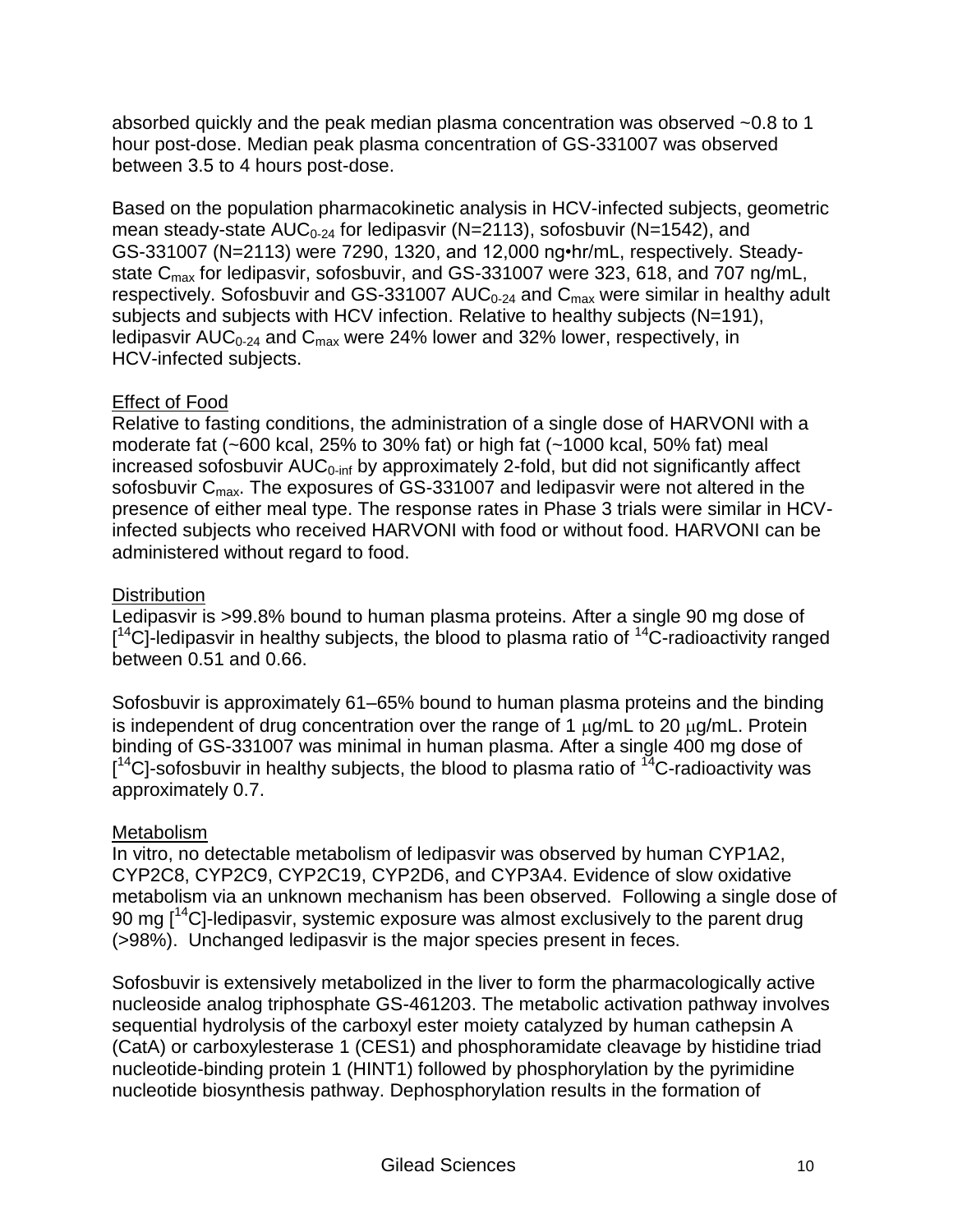nucleoside metabolite GS-331007 that cannot be efficiently rephosphorylated and lacks anti-HCV activity in vitro. After a single 400 mg oral dose of [<sup>14</sup>C]-sofosbuvir, GS-331007 accounted for approximately >90% of total systemic exposure.

### **Elimination**

Following a single 90 mg oral dose of  $[14C]$ -ledipasvir, mean total recovery of the [<sup>14</sup>C]-radioactivity in feces and urine was approximately 87%, with most of the radioactive dose recovered from feces (approximately 86%). Unchanged ledipasvir excreted in feces accounted for a mean of 70% of the administered dose and the oxidative metabolite M19 accounted for 2.2% of the dose. These data indicate that biliary excretion of unchanged ledipasvir is a major route of elimination, with renal excretion being a minor pathway (approximately 1%). The median terminal half-life of ledipasvir following administration of HARVONI was 47 hours.

Following a single 400 mg oral dose of  $1^{14}$ Cl-sofosbuvir, mean total recovery of the dose was greater than 92%, consisting of approximately 80%, 14%, and 2.5% recovered in urine, feces, and expired air, respectively. The majority of the sofosbuvir dose recovered in urine was GS-331007 (78%) while 3.5% was recovered as sofosbuvir. These data indicate that renal clearance is the major elimination pathway for GS-331007. The median terminal half-lives of sofosbuvir and GS-331007 following administration of HARVONI were 0.5 and 27 hours, respectively.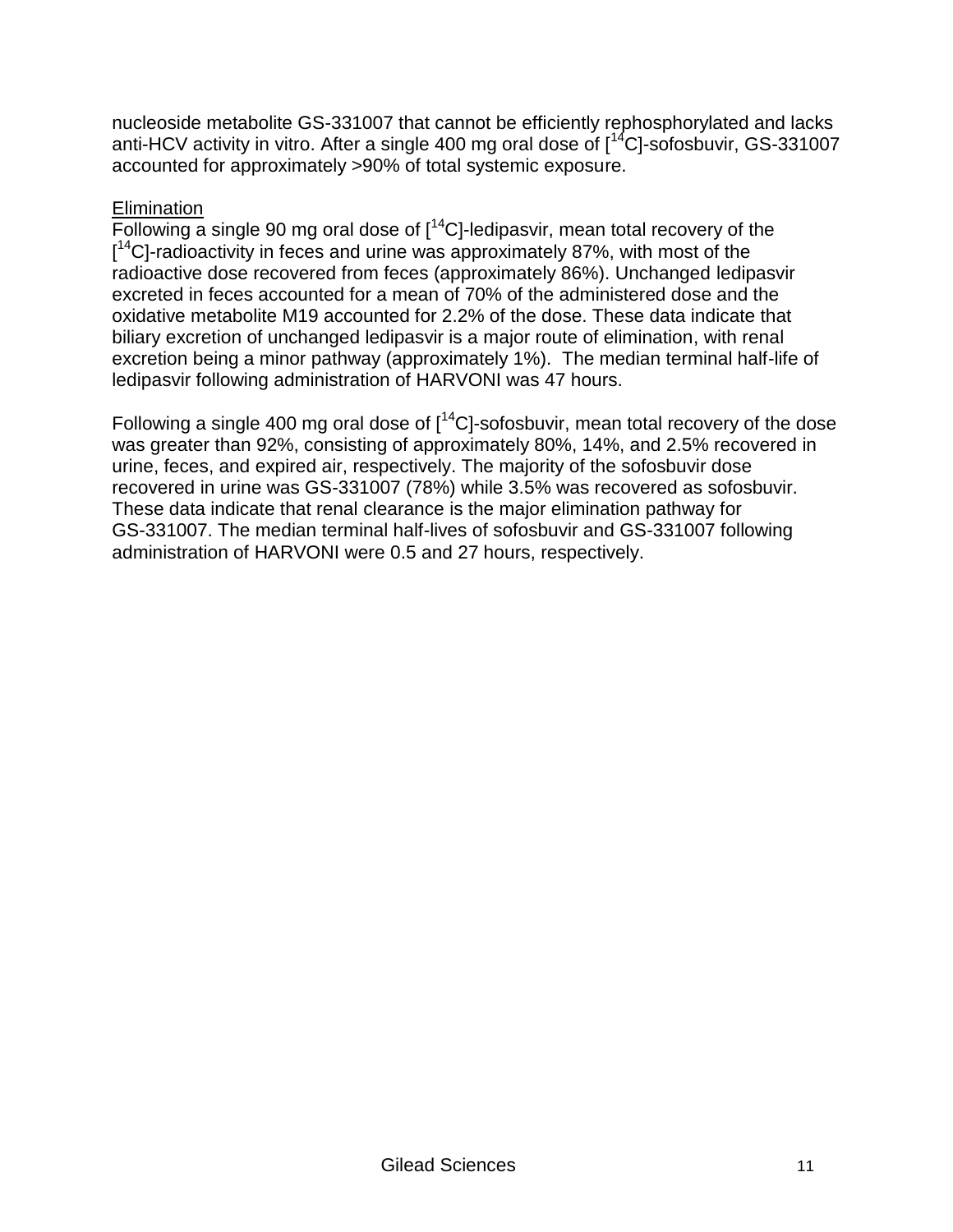#### Specific Populations

*Patients with Renal Impairment:* The pharmacokinetics of ledipasvir were studied with a single dose of 90 mg ledipasvir in HCV negative subjects with severe renal impairment (eGFR <30 mL/min by Cockcroft-Gault). No clinically relevant differences in ledipasvir pharmacokinetics were observed between healthy subjects and subjects with severe renal impairment.

The pharmacokinetics of sofosbuvir were studied in HCV negative subjects with mild (eGFR ≥50 and <80 mL/min/1.73m<sup>2</sup>), moderate (eGFR ≥30 and <50  $mL/min/1.73m^2$ ), severe renal impairment (eGFR < 30 mL/min/1.73m<sup>2</sup>), and subjects with ESRD requiring hemodialysis following a single 400 mg dose of sofosbuvir. Relative to subjects with normal renal function (eGFR >80 mL/min/1.73m<sup>2</sup>), the sofosbuvir  $AUC_{0\text{-inf}}$  was 61%, 107%, and 171% higher in mild, moderate, and severe renal impairment, while the GS-331007 AUC<sub>0-inf</sub> was 55%, 88%, and 451% higher, respectively. In subjects with ESRD, relative to subjects with normal renal function, sofosbuvir and GS-331007 AUC $_{0-inf}$  was 28% and 1280% higher when sofosbuvir was dosed 1 hour before hemodialysis compared with 60% and 2070% higher when sofosbuvir was dosed 1 hour after hemodialysis, respectively. A 4 hour hemodialysis session removed approximately 18% of administered dose *[see Dosage and Administration (2.2) and Use in Specific Populations (8.6)].*

*Race:* Population pharmacokinetics analysis in HCV-infected subjects indicated that race had no clinically relevant effect on the exposure of ledipasvir, sofosbuvir, and GS-331007.

*Gender:* Population pharmacokinetics analysis in HCV-infected subjects indicated that gender had no clinically relevant effect on the exposure of sofosbuvir and GS-331007. AUC and  $C_{\text{max}}$  of ledipasvir were 77% and 58% higher, respectively, in females than males; however, the relationship between gender and ledipasvir exposures was not considered clinically relevant, as high response rates (SVR >90%) were achieved in male and female subjects across the Phase 3 studies and the safety profiles are similar in females and males.

*Pediatric Patients:* The pharmacokinetics of ledipasvir or sofosbuvir in pediatric patients has not been established *[see Use in Specific Populations (8.4)]*.

*Geriatric Patients:* Population pharmacokinetic analysis in HCV-infected subjects showed that within the age range (18 to 80 years) analyzed, age did not have a clinically relevant effect on the exposure to ledipasvir, sofosbuvir, and GS-331007 *[see Use in Specific Populations (8.5)]*.

*Patients with Hepatic Impairment:* The pharmacokinetics of ledipasvir were studied with a single dose of 90 mg ledipasvir in HCV negative subjects with severe hepatic impairment (Child-Pugh Class C). Ledipasvir plasma exposure ( $AUC_{0\text{-inf}}$ ) was similar in subjects with severe hepatic impairment and control subjects with normal hepatic function. Population pharmacokinetics analysis in HCV-infected subjects indicated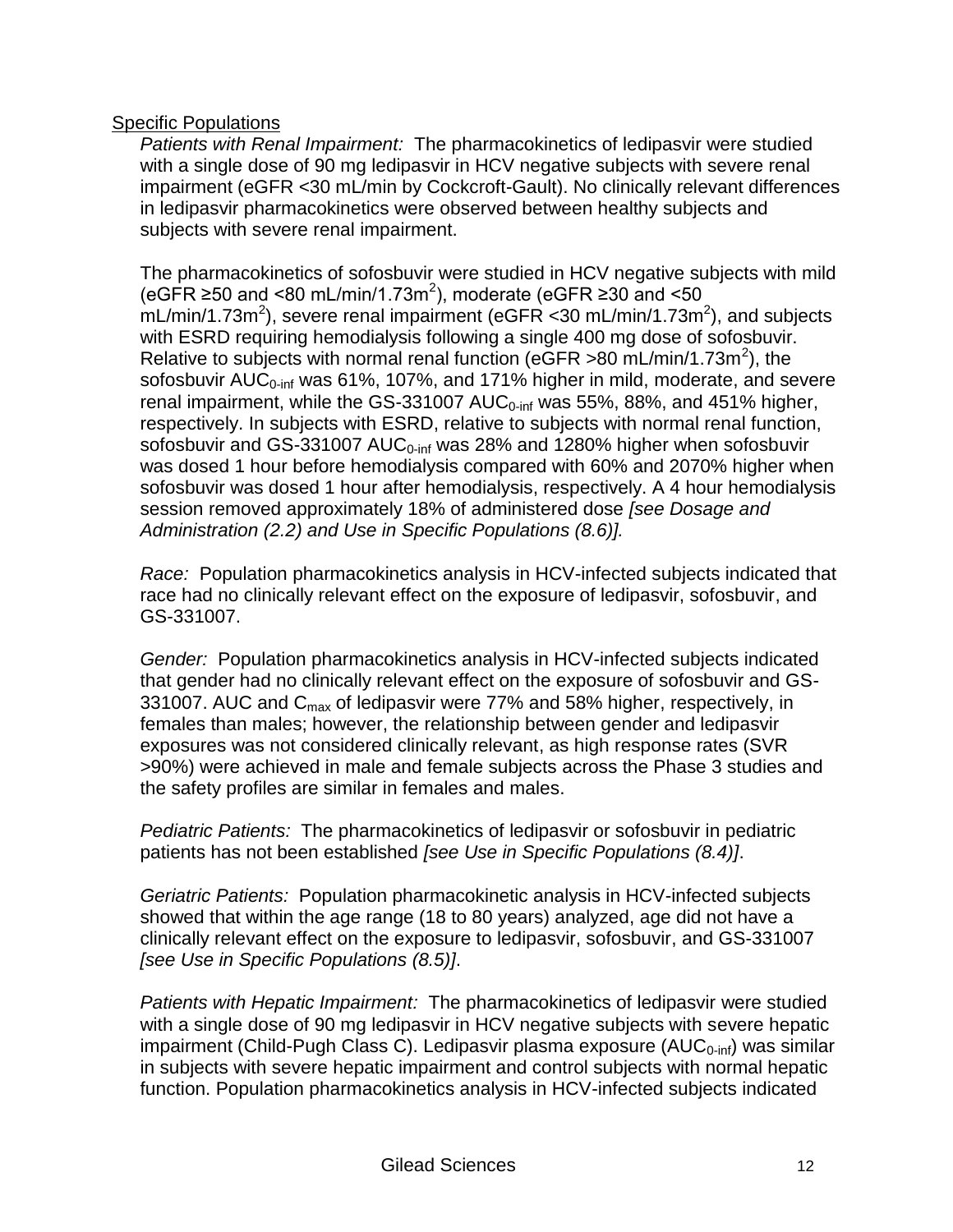that cirrhosis had no clinically relevant effect on the exposure of ledipasvir *[see Use in Specific Populations (8.7)]*.

The pharmacokinetics of sofosbuvir were studied following 7-day dosing of 400 mg sofosbuvir in HCV-infected subjects with moderate and severe hepatic impairment (Child-Pugh Class B and C). Relative to subjects with normal hepatic function, the sofosbuvir  $AUC_{0.24}$  were 126% and 143% higher in moderate and severe hepatic impairment, while the GS-331007  $AUC_{0.24}$  were 18% and 9% higher, respectively. Population pharmacokinetics analysis in HCV-infected subjects indicated that cirrhosis had no clinically relevant effect on the exposure of sofosbuvir and GS-331007 *[see Use in Specific Populations (8.7)]*.

# Drug Interaction Studies

Ledipasvir and sofosbuvir are substrates of drug transporters P-gp and BCRP while GS-331007 is not. P-gp inducers (e.g., rifampin or St. John's wort) may decrease ledipasvir and sofosbuvir plasma concentrations, leading to reduced therapeutic effect of HARVONI, and the use with P-gp inducers is not recommended with HARVONI *[see Warnings and Precautions (5.1)]*. Coadministration with drugs that inhibit P-gp and/or BCRP may increase ledipasvir and sofosbuvir plasma concentrations without increasing GS-331007 plasma concentration; HARVONI may be coadministered with P-gp and/or BCRP inhibitors. Neither ledipasvir nor sofosbuvir is a substrate for hepatic uptake transporters OCT1, OATP1B1, or OATP1B3. GS-331007 is not a substrate for renal transporters, including organic anion transporter OAT1 or OAT3, or organic cation transporter OCT2.

Ledipasvir is subject to slow oxidative metabolism via an unknown mechanism. In vitro, no detectable metabolism of ledipasvir by CYP enzymes has been observed. Biliary excretion of unchanged ledipasvir is a major route of elimination. Sofosbuvir is not a substrate for CYP and UGT1A1 enzymes. Clinically significant drug interactions with HARVONI mediated by CYP or UGT1A1 enzymes are not expected.

The effects of coadministered drugs on the exposure of ledipasvir, sofosbuvir, and GS-331007 are shown in Table 4 *[see Drug Interactions (7.2)].*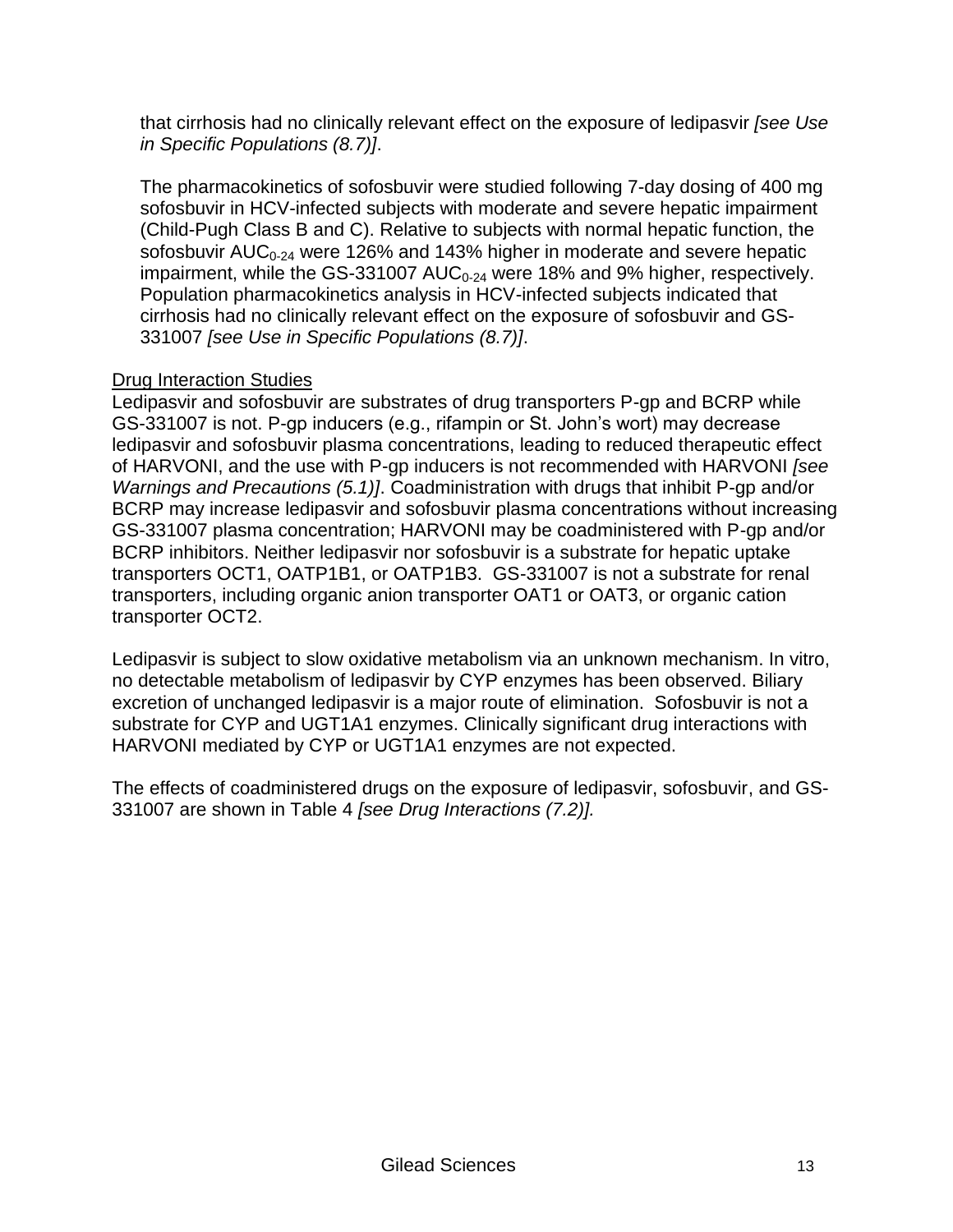#### **Table 4 Drug Interactions: Changes in Pharmacokinetic Parameters for Ledipasvir, Sofosbuvir, and the Predominant Circulating Metabolite GS-331007 in the Presence of the Coadministered Drug<sup>a</sup>**

| Co-<br>administered                                       | Dose of Co-<br>administered<br><b>Drug</b>       | Ledi-<br>pasvir<br><b>Dose</b> | <b>Sofos</b><br>-buvir<br><b>Dose</b> |             | Mean Ratio (90% CI) of Ledipasvir,<br>Sofosbuvir, and GS-331007 PK With/Without<br><b>Coadministered Drug</b><br>No Effect=1.00 |                           |                      |                             |
|-----------------------------------------------------------|--------------------------------------------------|--------------------------------|---------------------------------------|-------------|---------------------------------------------------------------------------------------------------------------------------------|---------------------------|----------------------|-----------------------------|
| <b>Drug</b>                                               | (mg)                                             | (mg)                           | (mg)                                  | $\mathbf N$ |                                                                                                                                 | $\mathbf{C}_{\text{max}}$ | <b>AUC</b>           | $\overline{C_{\text{min}}}$ |
|                                                           |                                                  |                                |                                       |             | ledipasvir                                                                                                                      | 1.98<br>(1.78, 2.20)      | 2.13<br>(1.89, 2.40) | 2.36<br>(2.08, 2.67)        |
| Atazanavir/<br>ritonavir                                  | 300/100 once<br>daily                            | 90<br>once<br>daily            | 400<br>once<br>daily                  | 30          | sofosbuvir                                                                                                                      | 0.96<br>(0.88, 1.05)      | 1.08<br>(1.02, 1.15) | <b>NA</b>                   |
|                                                           |                                                  |                                |                                       |             | GS-331007                                                                                                                       | 1.13<br>(1.08, 1.19)      | 1.23<br>(1.18, 1.29) | 1.28<br>(1.21, 1.36)        |
| Cyclosporine                                              | 600 single dose                                  | <b>ND</b>                      | 400<br>single                         | 19          | sofosbuvir                                                                                                                      | 2.54<br>(1.87, 3.45)      | 4.53<br>(3.26, 6.30) | <b>NA</b>                   |
|                                                           |                                                  |                                | dose                                  |             | GS-331007                                                                                                                       | 0.60<br>(0.53, 0.69)      | 1.04<br>(0.90, 1.20) | <b>NA</b>                   |
|                                                           |                                                  | 90<br>once<br>daily            | <b>ND</b>                             | 23          | ledipasvir                                                                                                                      | 1.45<br>(1.34, 1.56)      | 1.39<br>(1.28, 1.49) | 1.39<br>(1.29, 1.51)        |
| Darunavir/<br>ritonavir                                   | 800/100 once<br>daily                            | <b>ND</b>                      | 400                                   | 18          | sofosbuvir                                                                                                                      | 1.45<br>(1.10, 1.92)      | 1.34<br>(1.12, 1.59) | <b>NA</b>                   |
|                                                           |                                                  |                                | single<br>dose                        |             | GS-331007                                                                                                                       | 0.97<br>(0.90, 1.05)      | 1.24<br>(1.18, 1.30) | <b>NA</b>                   |
|                                                           |                                                  |                                | 400<br>once<br>daily                  | 14          | ledipasvir                                                                                                                      | 0.66<br>(0.59, 0.75)      | 0.66<br>(0.59, 0.75) | 0.66<br>(0.57, 0.76)        |
| Efavirenz/<br>emtricitabine/<br>tenofovir DF <sup>b</sup> | 600/200/300<br>once daily                        | 90<br>once<br>daily            |                                       |             | sofosbuvir                                                                                                                      | 1.03<br>(0.87, 1.23)      | 0.94<br>(0.81, 1.10) | <b>NA</b>                   |
|                                                           |                                                  |                                |                                       |             | GS-331007                                                                                                                       | 0.86<br>(0.76, 0.96)      | 0.90<br>(0.83, 0.97) | 1.07<br>(1.02, 1.13)        |
|                                                           |                                                  |                                |                                       | ledipasvir  | 1.63<br>(1.51, 1.75)                                                                                                            | 1.78<br>(1.64, 1.94)      | 1.91<br>(1.76, 2.08) |                             |
| Elvitegravir/<br>cobicistat                               | 150/150 once<br>daily                            | 90<br>once<br>daily            | 400<br>once<br>daily                  | 29          | sofosbuvir                                                                                                                      | 1.33<br>(1.14, 1.56)      | 1.36<br>(1.21, 1.52) | <b>NA</b>                   |
|                                                           |                                                  |                                |                                       |             | GS-331007                                                                                                                       | 1.33<br>(1.22, 1.44)      | 1.44<br>(1.41, 1.48) | 1.53<br>(1.47, 1.59)        |
|                                                           |                                                  |                                |                                       |             | ledipasvir                                                                                                                      | 0.80<br>(0.69, 0.93)      | 0.89<br>(0.76, 1.06) | <b>NA</b>                   |
|                                                           | 40 single dose<br>simultaneously<br>with HARVONI |                                |                                       | 12          | sofosbuvir                                                                                                                      | 1.15<br>(0.88, 1.50)      | 1.11<br>(1.00, 1.24) | <b>NA</b>                   |
|                                                           |                                                  | 90                             | 400                                   |             | GS-331007                                                                                                                       | 1.06<br>(0.97, 1.14)      | 1.06<br>(1.02, 1.11) | <b>NA</b>                   |
| Famotidine                                                |                                                  | single<br>dose                 | single<br>dose                        |             | ledipasvir                                                                                                                      | 0.83<br>(0.69, 1.00)      | 0.98<br>(0.80, 1.20) | <b>NA</b>                   |
|                                                           | 40 single dose<br>12 hours prior to              |                                |                                       | 12          | sofosbuvir                                                                                                                      | 1.00<br>(0.76, 1.32)      | 0.95<br>(0.82, 1.10) | <b>NA</b>                   |
|                                                           | <b>HARVONI</b>                                   |                                |                                       |             | GS-331007                                                                                                                       | 1.13<br>(1.07, 1.20)      | 1.06<br>(1.01, 1.12) | <b>NA</b>                   |
|                                                           |                                                  |                                | 400                                   |             | sofosbuvir                                                                                                                      | 0.95<br>(0.68, 1.33)      | 1.30<br>(1.00, 1.69) | <b>NA</b>                   |
| Methadone                                                 | 30 to 130 daily                                  | <b>ND</b>                      | once<br>daily                         | 14          | GS-331007                                                                                                                       | 0.73<br>(0.65, 0.83)      | 1.04<br>(0.89, 1.22) | <b>NA</b>                   |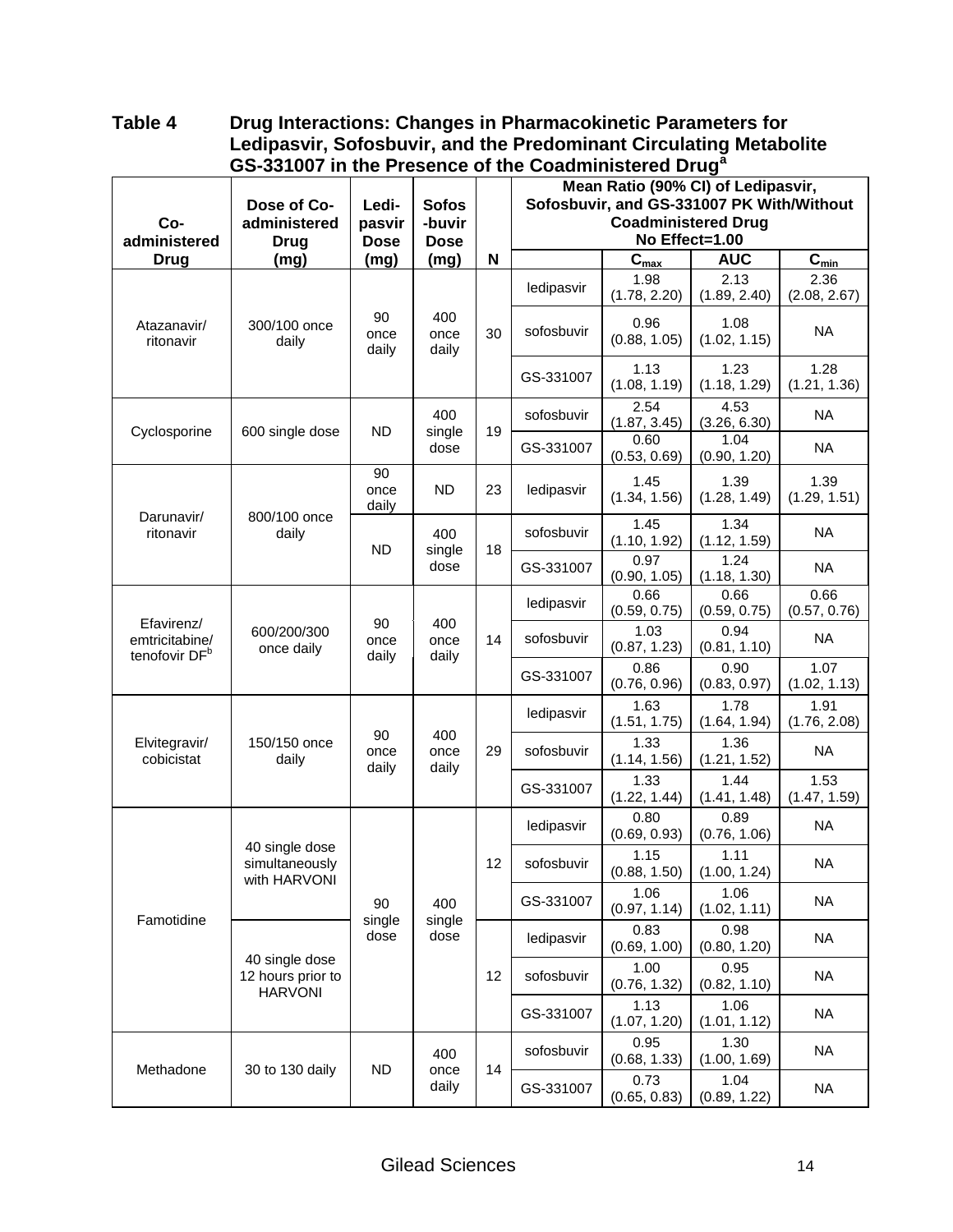|                                                            |                                                 |                      |                       | ledipasvir           | 0.89<br>(0.61, 1.30) | 0.96<br>(0.66, 1.39) | <b>NA</b>            |           |
|------------------------------------------------------------|-------------------------------------------------|----------------------|-----------------------|----------------------|----------------------|----------------------|----------------------|-----------|
|                                                            | 20 once daily<br>simultaneously<br>with HARVONI | 90<br>single<br>dose | 400<br>single<br>dose | 16                   | sofosbuvir           | 1.12<br>(0.88, 1.42) | 1.00<br>(0.80, 1.25) | NA        |
| Omeprazole                                                 |                                                 | GS-331007            | 1.14<br>(1.01, 1.29)  | 1.03<br>(0.96, 1.12) | <b>NA</b>            |                      |                      |           |
|                                                            | 20 once daily 2<br>hours prior to<br>ledipasvir | 30<br>single<br>dose | ND.                   | 17                   | ledipasvir           | 0.52<br>(0.41, 0.66) | 0.58<br>(0.48, 0.71) | <b>NA</b> |
| Rifampin <sup>c</sup>                                      | 600 once daily                                  | 90<br>single<br>dose | <b>ND</b>             | 31                   | ledipasvir           | 0.65<br>(0.56, 0.76) | 0.41<br>(0.36, 0.48) | <b>NA</b> |
| Simeprevir                                                 | 150 once daily                                  | 30<br>once<br>daily  | <b>ND</b>             | 22                   | ledipasvir           | 1.81<br>(1.69, 2.94) | 1.92<br>(1.77, 2.07) | <b>NA</b> |
|                                                            |                                                 |                      | 400                   | 16                   | sofosbuvir           | 0.97<br>(0.65, 1.43) | 1.13<br>(0.81, 1.57) | <b>NA</b> |
| <b>ND</b><br>Tacrolimus<br>5 single dose<br>single<br>dose |                                                 | GS-331007            | 0.97<br>(0.83, 1.14)  | 1.00<br>(0.87, 1.13) | NA                   |                      |                      |           |

 $NA = not available/not applicable$ ,  $ND = not closed$ .

a. All interaction studies conducted in healthy volunteers.

b. Administered as ATRIPLA<sup>®</sup> (efavirenz, emtricitabine, tenofovir DF).

c. This study was conducted in the presence of two other investigational HCV direct-acting agents.

No effect on the pharmacokinetic parameters of ledipasvir, sofosbuvir, and GS-331007 was observed with the combination of abacavir and lamivudine, or emtricitabine, rilpivirine, and tenofovir DF, or raltegravir.

Ledipasvir is an inhibitor of drug transporter P-gp and breast cancer resistance protein (BCRP) and may increase intestinal absorption of coadministered substrates for these transporters. Ledipasvir is an inhibitor of transporters OATP1B1, OATP1B3, and BSEP only at concentrations exceeding those achieved in clinic. Ledipasvir is not an inhibitor of transporters MRP2, MRP4, OCT2, OAT1, OAT3, MATE1, and OCT1. The drug-drug interaction potential of ledipasvir is primarily limited to the intestinal inhibition of P-gp and BCRP. Clinically relevant transporter inhibition by ledipasvir in the systemic circulation is not expected due to its high protein binding. Sofosbuvir and GS-331007 are not inhibitors of drug transporters P-gp, BCRP, MRP2, BSEP, OATP1B1, OATP1B3, and OCT1, and GS-331007 is not an inhibitor of OAT1, OCT2, and MATE1. Ledipasvir, sofosbuvir, and GS-331007 are not inhibitors or inducers of CYP or UGT1A1 enzymes.

The effects of ledipasvir or sofosbuvir on the exposure of coadministered drugs are shown in Table 5 *[see Drug Interactions (7.2)].*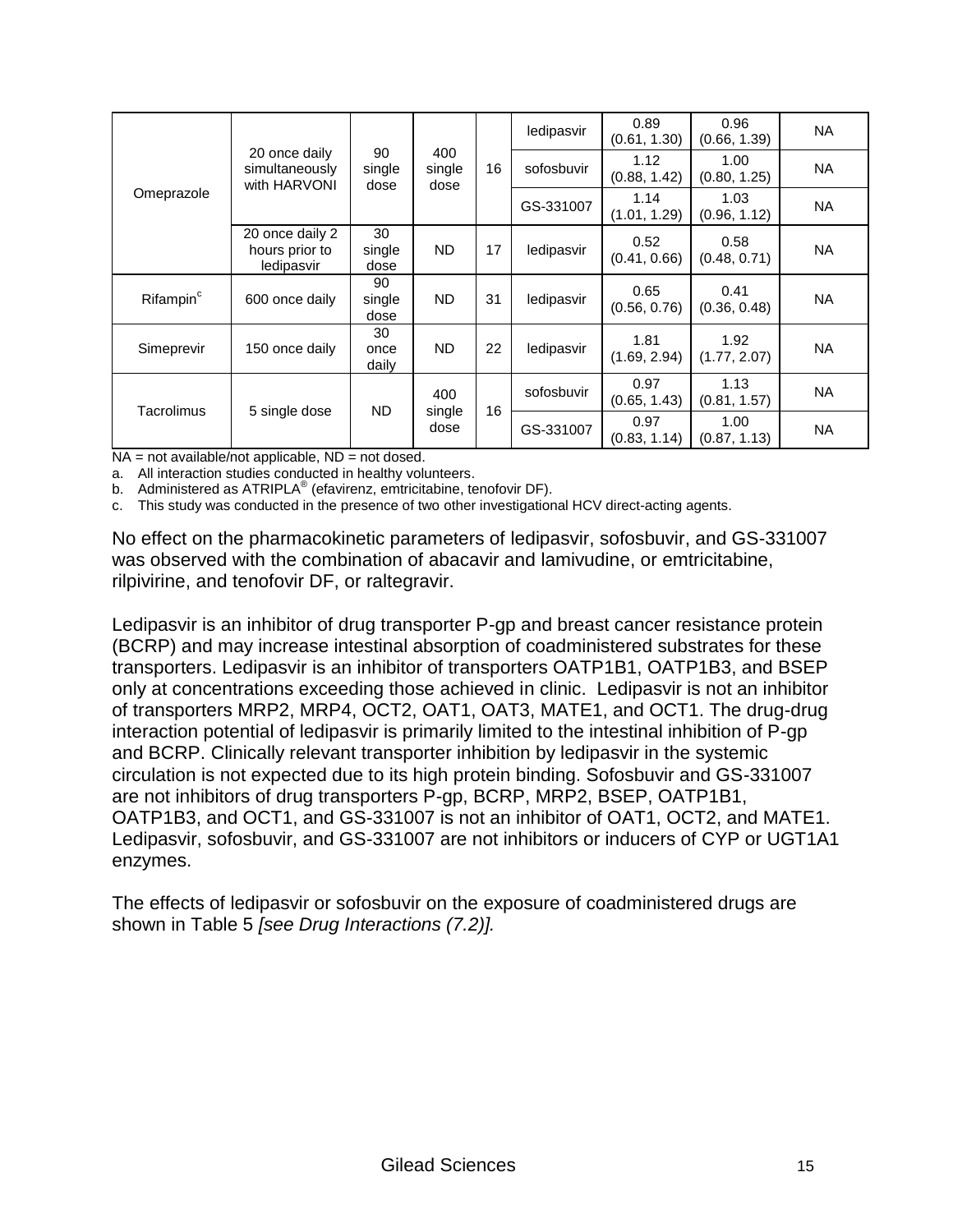#### **Table 5 Drug Interactions: Changes in Pharmacokinetic Parameters for Coadministered Drug in the Presence of Ledipasvir, Sofosbuvir, or HARVONI<sup>a</sup>**

|                     |                             |             |             |    |                             | Mean Ratio (90% CI) of        |                      |
|---------------------|-----------------------------|-------------|-------------|----|-----------------------------|-------------------------------|----------------------|
|                     |                             |             |             |    |                             | <b>Coadministered Drug PK</b> |                      |
|                     |                             | Ledi-       | Sofos-      |    |                             | With/Without Ledipasvir,      |                      |
| Co-                 | Dose of Co-                 | pasvir      | buvir       |    |                             | <b>Sofosbuvir, or HARVONI</b> |                      |
| administered        | administered                | <b>Dose</b> | <b>Dose</b> |    |                             | No Effect=1.00                |                      |
| <b>Drug</b>         | Drug (mg)                   | (mg)        | (mg)        | N  | $\overline{C}_{\text{max}}$ | <b>AUC</b>                    | $C_{min}$            |
|                     | atazanavir 300              |             |             |    | 1.07                        | 1.33                          | 1.75                 |
| Atazanavir/         | once daily                  | 90 once     | 400 once    | 30 | (1.00, 1.15)                | (1.25, 1.42)                  | (1.58, 1.93)         |
| ritonavir           | ritonavir 100               | daily       | daily       |    | 0.93                        | 1.05                          | 1.56                 |
|                     | once daily                  |             |             |    | (0.84, 1.02)                | (0.98, 1.11)                  | (1.42, 1.71)         |
|                     | elvitegravir 150            |             |             |    | 0.88                        | 1.02                          | 1.36                 |
| Elvitegravir/       | once daily                  | 90 once     | 400 once    | 29 | (0.82, 0.95)                | (0.95, 1.09)                  | (1.23, 1.49)         |
| cobicistat          | cobicistat 150              | daily       | daily       |    | 1.25                        | 1.59                          | 4.25                 |
|                     | once daily                  |             |             |    | (1.18, 1.32)                | (1.49, 1.70)                  | (3.47, 5.22)         |
|                     |                             | 90 once     | <b>ND</b>   |    | 1.02                        | 1.03                          | 1.09                 |
| Norelgestromin      |                             | daily       |             |    | (0.89, 1.16)                | (0.90, 1.18)                  | (0.91, 1.31)         |
|                     |                             | <b>ND</b>   | 400 once    |    | 1.07                        | 1.06                          | 1.07                 |
|                     |                             |             | daily       |    | (0.94, 1.22)                | (0.92, 1.21)                  | (0.89, 1.28)         |
|                     | norgestimate                | 90 once     | <b>ND</b>   |    | 1.03                        | 0.99                          | 1.00                 |
| Norgestrel          | 0.180/0.215/0.25/           | daily       |             | 15 | (0.87, 1.23)                | (0.82, 1.20)                  | (0.81, 1.23)         |
|                     | ethinyl estradiol           | <b>ND</b>   | 400 once    |    | 1.18                        | 1.19                          | 1.23                 |
|                     | 0.025 once daily            |             | daily       |    | (0.99, 1.41)                | (0.98, 1.45)                  | (1.00, 1.51)         |
|                     |                             | 90 once     | <b>ND</b>   |    | 1.40                        | 1.20                          | 0.98                 |
| Ethinyl estradiol   |                             | daily       |             |    | (1.18, 1.66)                | (1.04, 1.39)                  | (0.79, 1.22)         |
|                     |                             | <b>ND</b>   | 400 once    |    | 1.15                        | 1.09                          | 0.99                 |
|                     |                             | 90 once     | daily       |    | (0.97, 1.36)<br>0.82        | (0.94, 1.26)<br>0.85          | (0.80, 1.23)<br>1.15 |
|                     |                             | daily       | <b>ND</b>   | 28 | (0.66, 1.02)                | (0.70, 1.02)                  | (0.90, 1.46)         |
| Raltegravir         | 400 twice daily             |             | 400         |    |                             |                               |                      |
|                     |                             | <b>ND</b>   | single      | 19 | 0.57                        | 0.73                          | 0.95                 |
|                     |                             |             | dose        |    | (0.44, 0.75)                | (0.59, 0.91)                  | (0.81, 1.12)         |
|                     |                             | 30 once     |             |    | 2.61                        | 2.69                          |                      |
| Simeprevir          | 150 once daily              | daily       | <b>ND</b>   | 22 | (2.39, 2.86)                | (2.44, 2.96)                  | <b>NA</b>            |
|                     |                             |             | 400         |    |                             |                               |                      |
| Tacrolimus          | 5 single dose               | <b>ND</b>   | single      | 16 | 0.73<br>(0.59, 0.90)        | 1.09<br>(0.84, 1.40)          | <b>NA</b>            |
|                     |                             |             | dose        |    |                             |                               |                      |
|                     | 300 once daily <sup>b</sup> |             |             | 15 | 1.79                        | 1.98                          | 2.63                 |
| <b>Tenofovir DF</b> |                             | 90 once     | 400 once    |    | (1.56, 2.04)                | (1.77, 2.23)                  | (2.32, 2.97)         |
|                     | 300 once daily <sup>c</sup> | daily       | daily       | 14 | 1.32                        | 1.40                          | 1.91                 |
|                     |                             |             |             |    | (1.25, 1.39)                | (1.31, 1.50)                  | (1.74, 2.10)         |

 $NA = not available/not applicable, ND = not closed.$ 

a. All interaction studies conducted in healthy volunteers.

b. Administered as ATRIPLA (efavirenz, emtricitabine, tenofovir DF).

c. Administered as COMPLERA® (emtricitabine, rilpivirine, tenofovir DF).

No effect on the pharmacokinetic parameters of the following coadministered drugs was observed with ledipasvir or sofosbuvir: abacavir, cyclosporine, darunavir/ritonavir, efavirenz, emtricitabine, lamivudine, methadone, or rilpivirine.

#### **12.4 Microbiology**

Mechanism of Action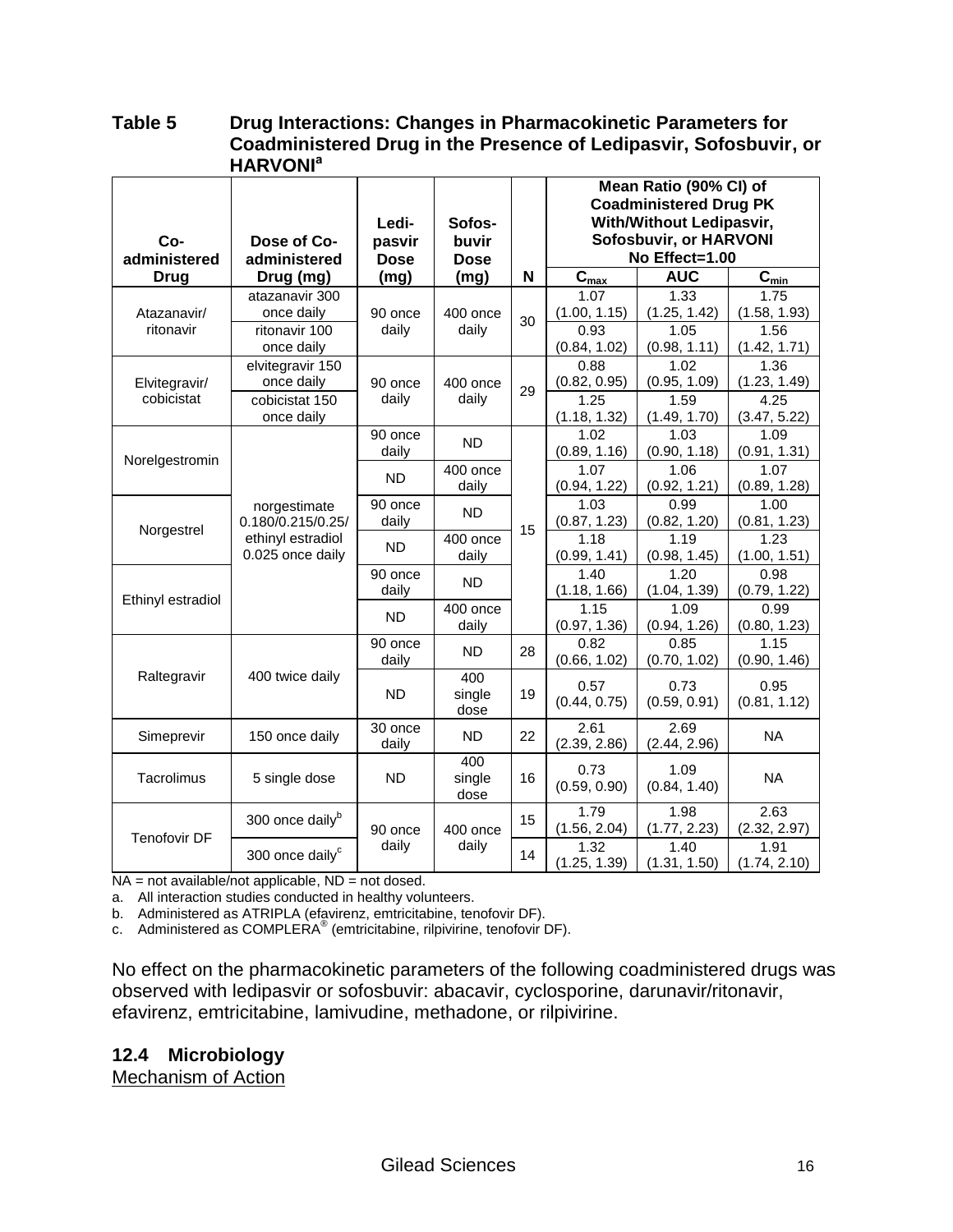Ledipasvir is an inhibitor of the HCV NS5A protein, which is required for viral replication. Resistance selection in cell culture and cross-resistance studies indicate ledipasvir targets NS5A as its mode of action.

Sofosbuvir is an inhibitor of the HCV NS5B RNA-dependent RNA polymerase, which is required for viral replication. Sofosbuvir is a nucleotide prodrug that undergoes intracellular metabolism to form the pharmacologically active uridine analog triphosphate (GS-461203), which can be incorporated into HCV RNA by the NS5B polymerase and acts as a chain terminator. In a biochemical assay, GS-461203 inhibited the polymerase activity of the recombinant NS5B from HCV genotypes 1b, 2a, 3a and 4a with  $IC_{50}$  values ranging from 0.7 to 2.6  $\mu$ M. GS-461203 is neither an inhibitor of human DNA and RNA polymerases nor an inhibitor of mitochondrial RNA polymerase.

# **Antiviral Activity**

In HCV replicon assays, the  $EC_{50}$  values of ledipasvir against full-length replicons from genotypes 1a and 1b were 0.031 nM and 0.004 nM, respectively. The median  $EC_{50}$ values of ledipasvir against chimeric replicons encoding NS5A sequences from clinical isolates were 0.018 nM for genotype 1a (range 0.009–0.085 nM; N=30) and 0.006 nM for genotype 1b (range 0.004–0.007 nM; N=3). Ledipasvir has less antiviral activity compared to genotype 1 against genotypes 4a, 5a, and 6a, with  $EC_{50}$  values of 0.39 nM, 0.15 nM, and 1.1 nM, respectively. Ledipasvir has substantially lower activity against genotypes 2a, 2b, 3a, and 6e with  $EC_{50}$  values of 21–249 nM, 16–530 nM, 168 nM, and 264 nM, respectively.

In HCV replicon assays, the  $EC_{50}$  values of sofosbuvir against full-length replicons from genotypes 1a, 1b, 2a, 3a, and 4a, and chimeric 1b replicons encoding NS5B from genotypes 2b, 5a, or 6a ranged from  $14-110$  nM. The median  $EC_{50}$  value of sofosbuvir against chimeric replicons encoding NS5B sequences from clinical isolates was 62 nM for genotype 1a (range 29–128 nM; N=67), 102 nM for genotype 1b (range 45–170 nM; N=29), 29 nM for genotype 2 (range 14–81 nM; N=15), and 81 nM for genotype 3a (range 24–181 nM; N=106). In replication competent virus assays, the  $EC_{50}$  values of sofosbuvir against genotypes 1a and 2a were 30 nM and 20 nM, respectively. Evaluation of sofosbuvir in combination with ledipasvir showed no antagonistic effect in reducing HCV RNA levels in replicon cells.

# **Resistance**

# *In Cell Culture*

HCV replicons with reduced susceptibility to ledipasvir have been selected in cell culture for genotypes 1a and 1b. Reduced susceptibility to ledipasvir was associated with the primary NS5A amino acid substitution Y93H in both genotypes 1a and 1b. Additionally, a Q30E substitution emerged in genotype 1a replicons. Site-directed mutagenesis of the Y93H in both genotypes 1a and 1b, as well as the Q30E substitution in genotype 1a, conferred high levels of reduced susceptibility to ledipasvir (fold change in  $EC_{50}$  greater than 1000-fold).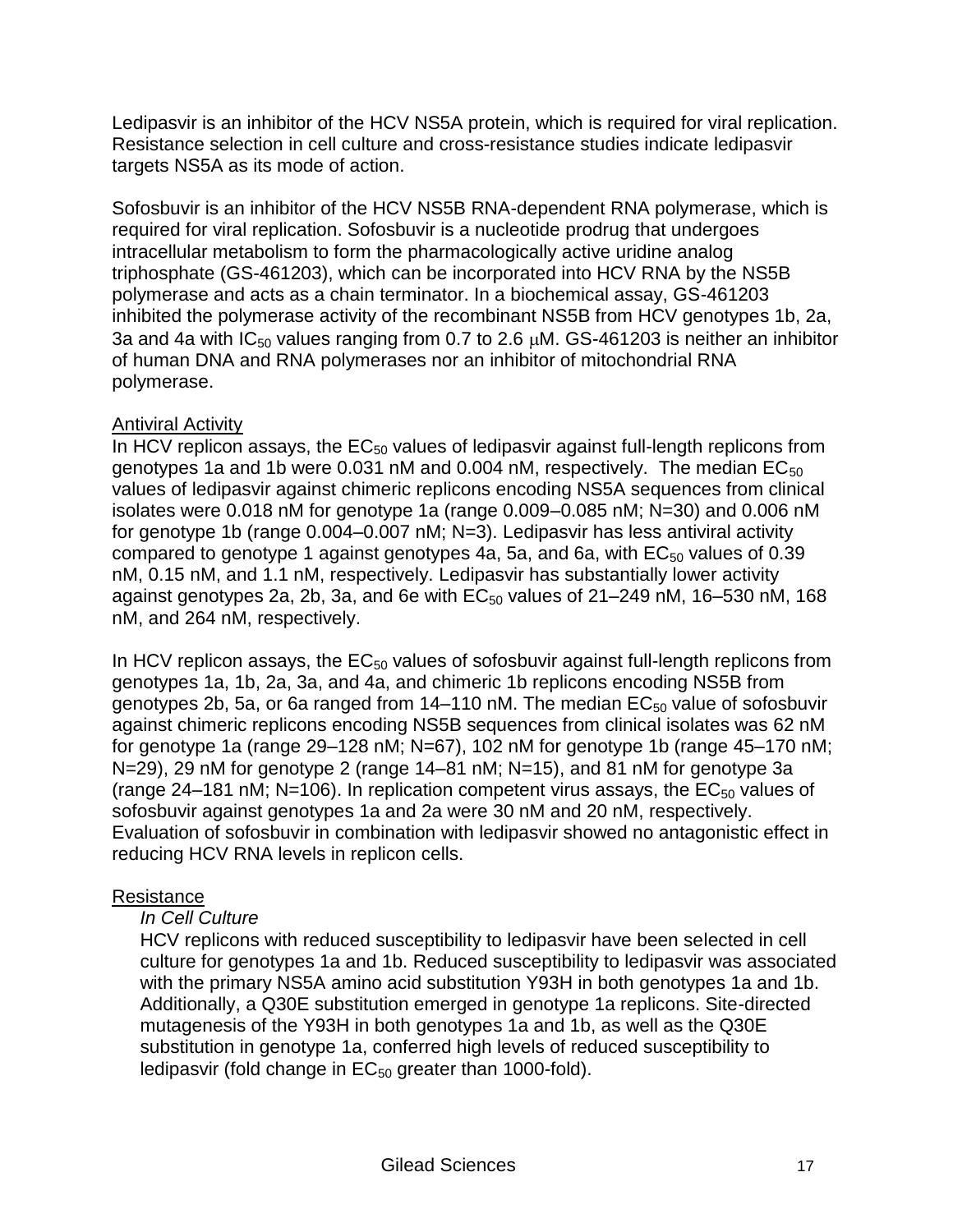HCV replicons with reduced susceptibility to sofosbuvir have been selected in cell culture for multiple genotypes including 1b, 2a, 2b, 3a, 4a, 5a, and 6a. Reduced susceptibility to sofosbuvir was associated with the primary NS5B substitution S282T in all replicon genotypes examined. Site-directed mutagenesis of the S282T substitution in replicons of 8 genotypes conferred 2- to 18-fold reduced susceptibility to sofosbuvir.

#### *In Clinical Trials*

In a pooled analysis of subjects who received HARVONI in Phase 3 trials, 37 subjects (29 with genotype 1a and 8 with genotype 1b) qualified for resistance analysis due to virologic failure (35 with virologic relapse, 2 with breakthrough ontreatment due to documented non-adherence). Post-baseline NS5A and NS5B deep sequencing data (assay cutoff of 1%) were available for 37/37 and 36/37 subjects' viruses, respectively.

Of the 29 genotype 1a virologic failure subjects, 55% (16/29) of subjects had virus with emergent NS5A resistance-associated substitutions K24R, M28T/V, Q30R/H/K/L, L31M, or Y93H/N at failure. Five of these 16 subjects also had baseline NS5A polymorphisms at resistance-associated amino acid positions. The most common substitutions detected at failure were Q30R, Y93H or N, and L31M.

Of the 8 genotype 1b virologic failure subjects, 88% (7/8) had virus with emergent NS5A resistance-associated substitutions L31V/M/I or Y93H at failure. Three of these 7 subjects also had baseline NS5A polymorphisms at resistance-associated positions. The most common substitution detected at failure was Y93H.

At failure, 38% (14/37) of virologic failure subjects had 2 or more NS5A substitutions at resistance-associated positions.

In phenotypic analyses, post-baseline isolates from subjects who harbored NS5A resistance-associated substitutions at failure showed 20- to >243-fold reduced susceptibility to ledipasvir.

Treatment-emergent NS5B substitutions L159 (n=1) and V321 (n=2) previously associated with sofosbuvir failure were detected in the Phase 3 trials. In addition, NS5B substitutions at highly conserved positions D61G (n=3), A112T (n=2), E237G (n=2), and S473T (n=1) were detected at low frequency by next generation sequencing in treatment failure subjects infected with HCV GT1a. The D61G substitution was previously described in subjects infected with HCV GT1a in a liver pre-transplant trial. The clinical significance of these substitutions is currently unknown.

The sofosbuvir-associated resistance substitution S282T in NS5B was not detected in any failure isolate from the Phase 3 trials. NS5B substitutions S282T, L320V/I, and V321I in combination with NS5A substitutions L31M, Y93H, and Q30L were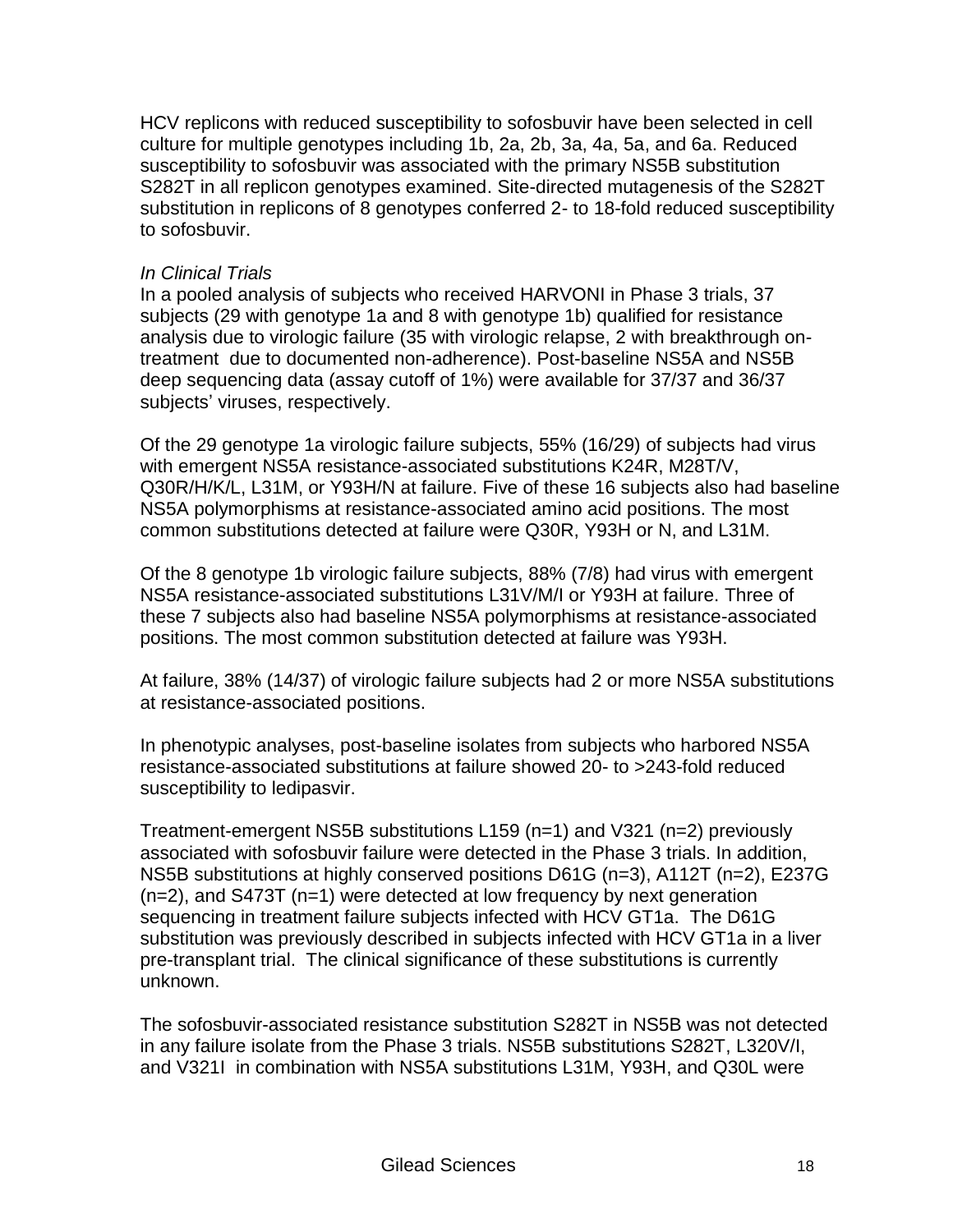detected in one subject at failure following 8 weeks of treatment with HARVONI in a Phase 2 trial.

### Cross Resistance

Ledipasvir was fully active against the sofosbuvir resistance-associated substitution S282T in NS5B while all ledipasvir resistance-associated substitutions in NS5A were fully susceptible to sofosbuvir. Both sofosbuvir and ledipasvir were fully active against substitutions associated with resistance to other classes of direct-acting antivirals with different mechanisms of actions, such as NS5B non-nucleoside inhibitors and NS3 protease inhibitors. NS5A substitutions conferring resistance to ledipasvir may reduce the antiviral activity of other NS5A inhibitors. The efficacy of ledipasvir/sofosbuvir has not been established in patients who have previously failed treatment with other regimens that include an NS5A inhibitor.

### Persistence of Resistance-Associated Substitutions

No data are available on the persistence of ledipasvir or sofosbuvir resistanceassociated substitutions. NS5A resistance-associated substitutions for other NS5A inhibitors have been found to persist for >1 year in some patients.

### Effect of Baseline HCV Polymorphisms on Treatment Response

Analyses were conducted to explore the association between pre-existing baseline NS5A polymorphisms at resistance-associated positions and relapse rates. In the pooled analysis of the Phase 3 trials, 23% (370/1589) of subjects' virus had baseline NS5A polymorphisms at resistance-associated positions (any change from reference at NS5A amino acid positions 24, 28, 30, 31, 58, 92, or 93) identified by population or deep sequencing.

In treatment-naïve subjects whose virus had baseline NS5A polymorphisms at resistance-associated positions in Studies ION-1 and ION-3, relapse rates were 6% (3/48) after 8 weeks and 1% (1/113) after 12 weeks of treatment with HARVONI. Relapse rates among subjects without baseline NS5A polymorphisms at resistanceassociated positions were 5% (8/167) after 8 weeks and 1% (3/306) after 12 weeks treatment with HARVONI.

In treatment-experienced subjects whose virus had baseline NS5A polymorphisms at resistance-associated positions, relapse rates were 22% (5/23) after 12 weeks and 0% (0/19) after 24 weeks of treatment with HARVONI.

The specific baseline NS5A resistance-associated polymorphisms observed among subjects with relapse were M28T/V, Q30H, Q30R, L31M, H58P, Y93H, and Y93N in genotype 1a, and L28M, A92T, and Y93H in genotype 1b. Subjects with multiple NS5A polymorphisms at resistance-associated positions appeared to have higher relapse rates.

SVR was achieved in all 24 subjects (N=20 with L159F+C316N; N=1 with L159F; and N=3 with N142T) who had baseline polymorphisms associated with resistance to NS5B nucleoside inhibitors. The sofosbuvir resistance-associated substitution S282T was not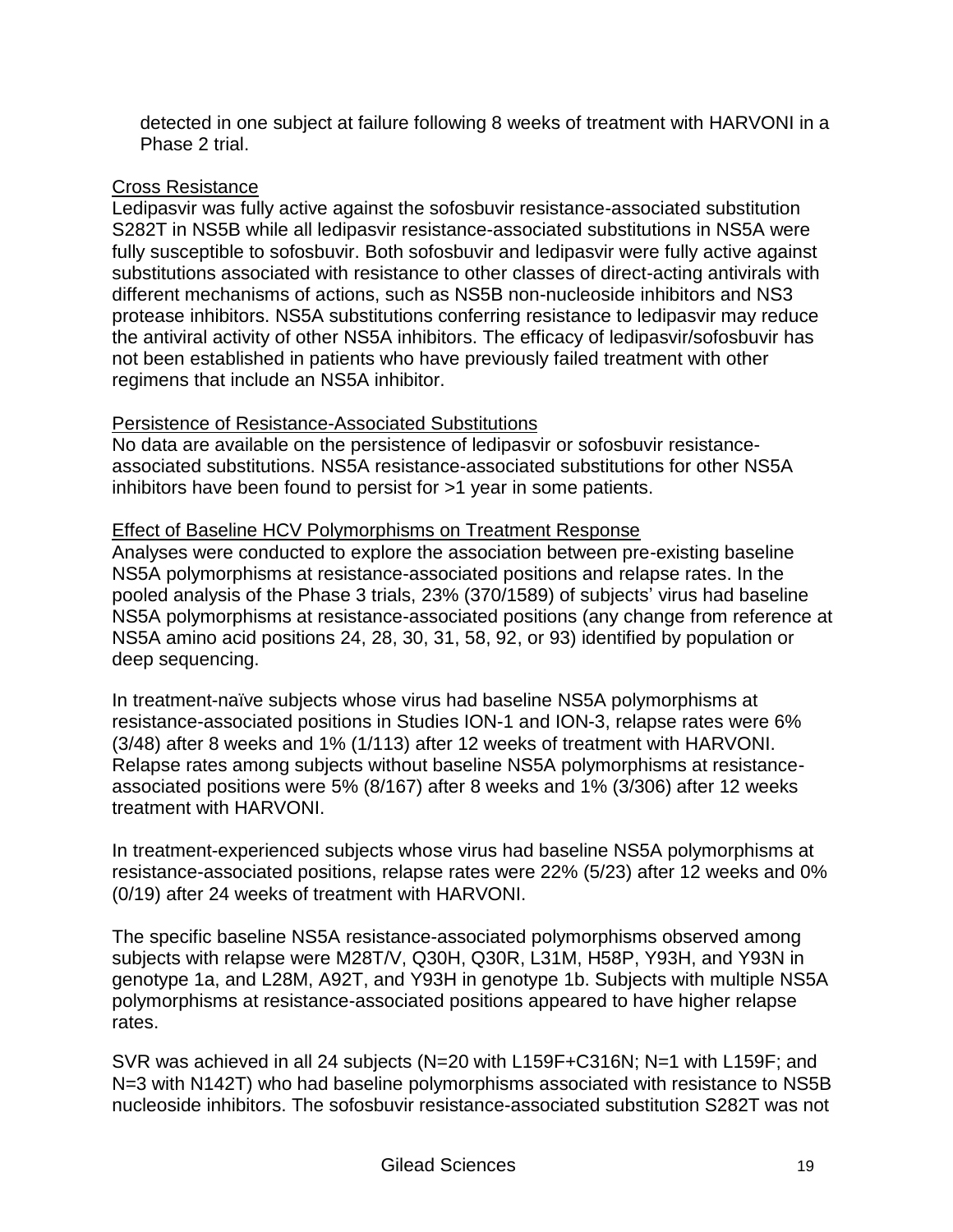detected in the baseline NS5B sequence of any subject in Phase 3 trials by population or deep sequencing.

# **13 NONCLINICAL TOXICOLOGY**

# **13.1 Carcinogenesis, Mutagenesis, Impairment of Fertility**

Carcinogenesis and Mutagenesis

*Ledipasvir:* Ledipasvir was not genotoxic in a battery of in vitro or in vivo assays, including bacterial mutagenicity, chromosome aberration using human peripheral blood lymphocytes, and in vivo rat micronucleus assays.

Carcinogenicity studies of ledipasvir in mice and rats are ongoing.

*Sofosbuvir:* Sofosbuvir was not genotoxic in a battery of in vitro or in vivo assays, including bacterial mutagenicity, chromosome aberration using human peripheral blood lymphocytes and in vivo mouse micronucleus assays.

Two-year carcinogenicity studies in mice and rats were conducted with sofosbuvir. Mice were administered doses of up to 200 mg/kg/day in males and 600 mg/kg/day in females, while rats were administered doses of up to 750 mg/kg/day in males and females. No increase in the incidence of drug-related neoplasms were observed at the highest doses tested in mice and rats, resulting in AUC exposure to the predominant circulating metabolite GS-331007 of approximately 4- and 18-fold (in mice) and 8- and 10-fold (in rats), in males and females respectively, the exposure in humans at the recommended clinical dose.

# Impairment of Fertility

*Ledipasvir:* Ledipasvir had no adverse effects on mating and fertility. In female rats, the mean number of corpora lutea and implantation sites were reduced slightly at maternal exposures approximately 3-fold the exposure in humans at the recommended clinical dose. At the highest dose levels without effects, AUC exposure to ledipasvir was approximately 5- and 2-fold, in males and females, respectively, the exposure in humans at the recommended clinical dose.

*Sofosbuvir:* Sofosbuvir had no effects on embryo-fetal viability or on fertility when evaluated in rats. At the highest dose tested, AUC exposure to the predominant circulating metabolite GS-331007 was approximately 5-fold the exposure in humans at the recommended clinical dose.

# **13.2 Animal Toxicology and/or Pharmacology**

*Sofosbuvir:* Heart degeneration and inflammation were observed in rats following GS-9851 (a stereoisomeric mixture containing approximately 50% sofosbuvir) doses of 2,000 mg/kg/day for up to 5 days. At this dose, AUC exposure to the predominant circulating metabolite GS-331007 is approximately 17-fold higher than human exposure at the recommended clinical dose. No heart degeneration or inflammation was observed in mice, rats, or dogs in studies up to 3 months, 6 months, or 9 months at GS-331007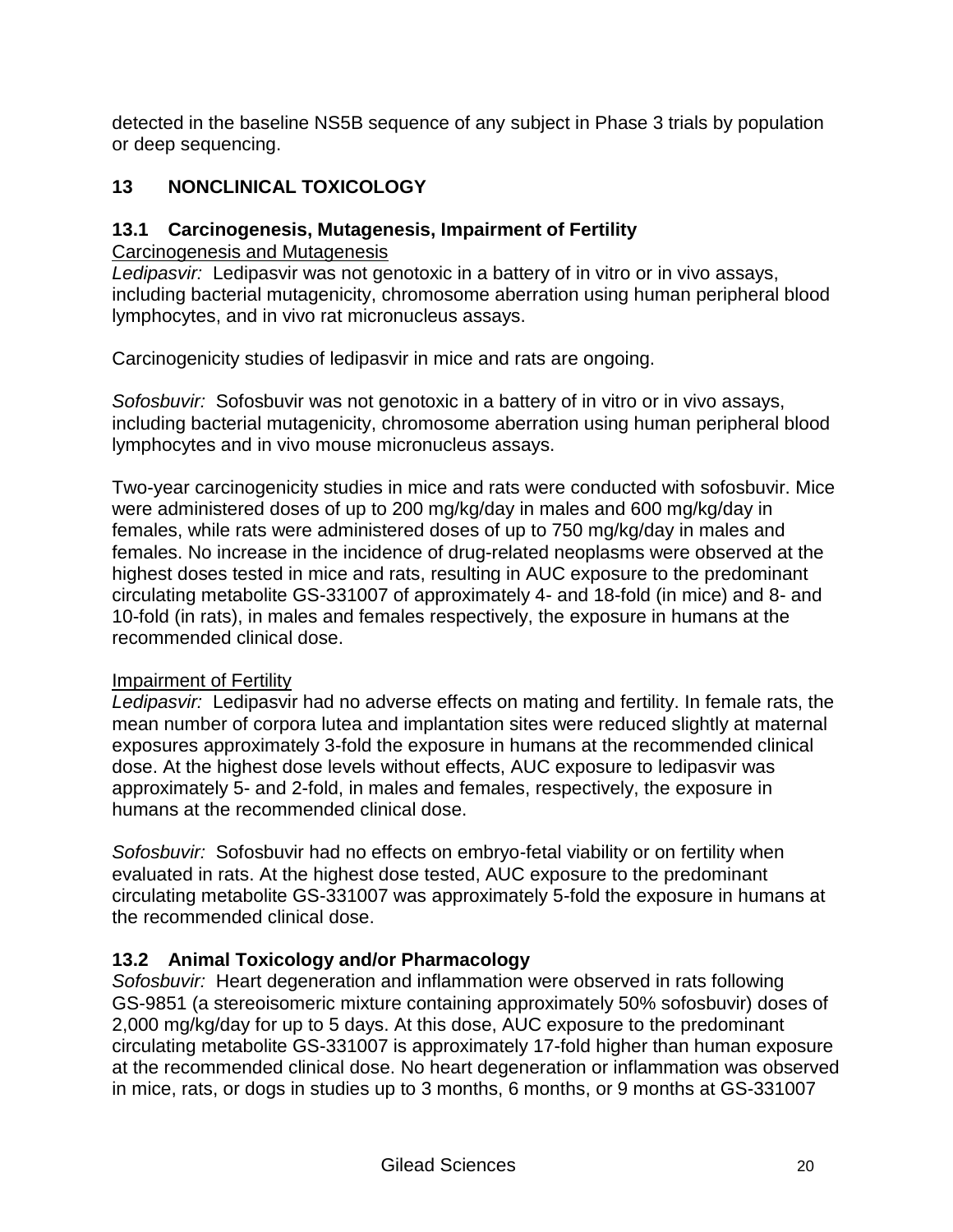AUC exposures approximately 24-, 5-, or 17-fold higher, respectively, than human exposure at the recommended clinical dose. In addition, no heart degeneration or inflammation was observed in rats following sofosbuvir doses of up to 750 mg/kg/day in the 2-year carcinogenicity study at GS-331007 AUC exposure approximately 9-fold the exposure in humans at the recommended clinical dose.

# **14 CLINICAL STUDIES**

# **14.1 Overview of Clinical Trials**

The efficacy of HARVONI was evaluated in three Phase 3 trials of 1518 subjects with genotype 1 chronic hepatitis C (CHC) with compensated liver disease:

- Study ION-3: noncirrhotic treatment-naïve subjects *[see Clinical Studies (14.2)]*,
- Study ION-1: cirrhotic and noncirrhotic treatment-naïve subjects *[see Clinical Studies (14.2)]*, and
- Study ION-2: cirrhotic and noncirrhotic subjects who failed prior therapy with an interferon-based regimen, including regimens containing an HCV protease inhibitor *[see Clinical Studies (14.3)].*

All three Phase 3 trials evaluated efficacy of HARVONI (one fixed-dose tablet of 90 mg of ledipasvir and 400 mg of sofosbuvir administered once daily) with or without ribavirin. Treatment duration was fixed in each trial. Serum HCV RNA values were measured during the clinical trials using the COBAS TaqMan HCV test (version 2.0), for use with the High Pure System. The assay had a lower limit of quantification (LLOQ) of 25 IU/mL.

Sustained virologic response (SVR) was the primary endpoint and was defined as HCV RNA less than LLOQ at 12 weeks after the cessation of treatment. Relapse was a secondary endpoint, which was defined as HCV RNA greater than or equal to LLOQ with 2 consecutive values or last available post-treatment measurement during the posttreatment period after achieving HCV RNA less than LLOQ at end of treatment.

# **14.2 Clinical Trials in Treatment-Naïve Subjects**

# Treatment-Naïve Adults without Cirrhosis ─ ION-3 (Study 0108)

ION-3 was a randomized, open-label trial in treatment-naïve non-cirrhotic subjects with genotype 1 CHC. Subjects were randomized in a 1:1:1 ratio to one of the following three treatment groups and stratified by HCV genotype (1a vs 1b): HARVONI for 8 weeks, HARVONI for 12 weeks, or HARVONI + ribavirin for 8 weeks.

Demographics and baseline characteristics were balanced across the treatment groups. Of the 647 treated subjects, the median age was 55 years (range: 20 to 75); 58% of the subjects were male; 78% were White; 19% were Black; 6% were Hispanic or Latino; mean body mass index was 28 kg/m<sup>2</sup> (range: 18 to 56 kg/m<sup>2</sup>); 81% had baseline HCV RNA levels greater than or equal to 800,000 IU/mL; 80% had genotype 1a HCV infection; 73% had non-C/C IL28B alleles (CT or TT).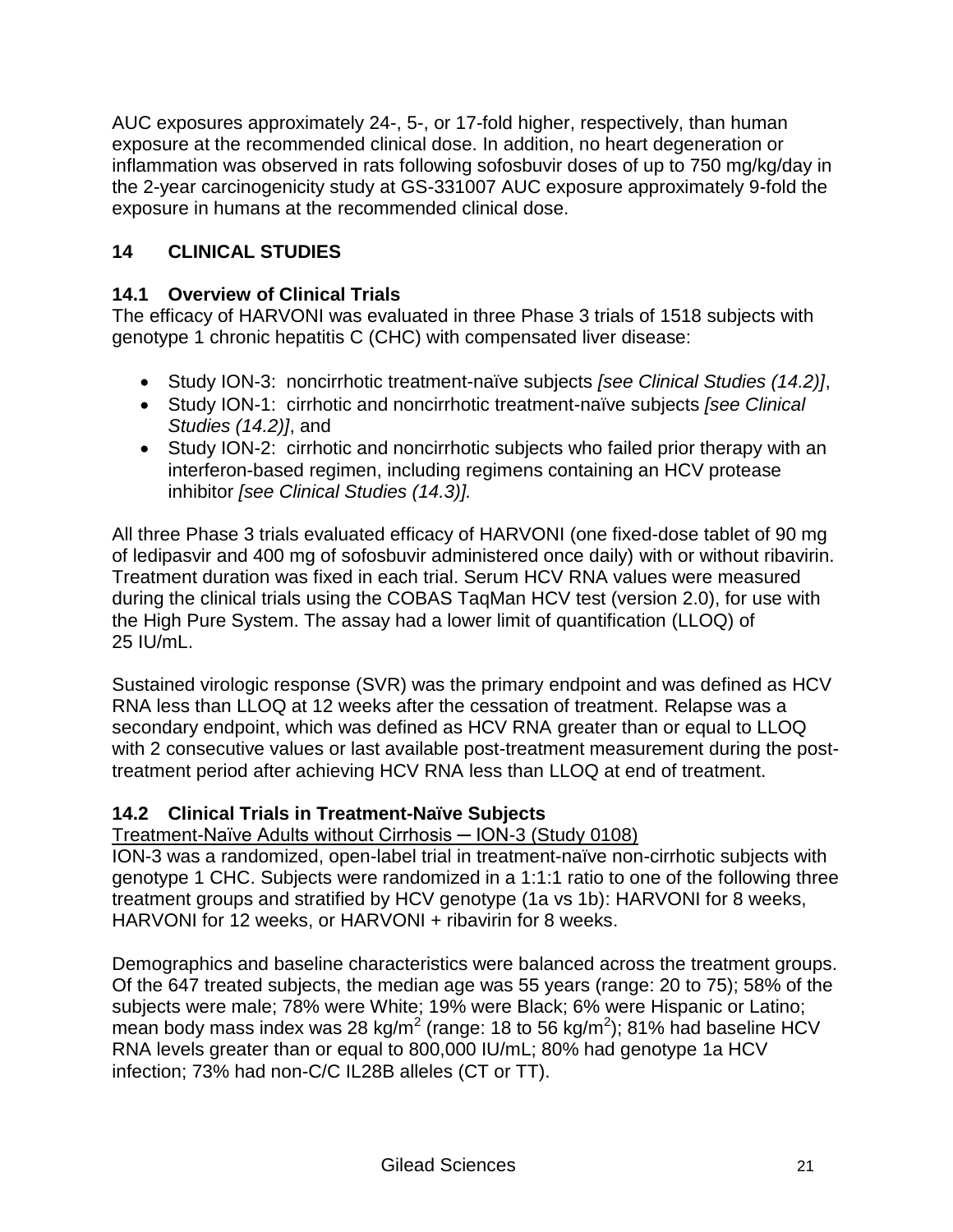Table 6 presents the response rates for the HARVONI treatment groups in the ION-3 trial after 8 and 12 weeks of HARVONI treatment. Ribavirin was not shown to increase the response rates observed with HARVONI. Therefore, the HARVONI + ribavirin arm is not presented in Table 6.

| Table 6 | Study ION-3: Response Rates after 8 and 12 Weeks of Treatment in |
|---------|------------------------------------------------------------------|
|         | Treatment-Naïve Non-Cirrhotic Subjects with Genotype 1 CHC       |

|                                  | <b>HARVONI</b><br>8 Weeks<br>$(N=215)$ | <b>HARVONI</b><br>12 Weeks<br>$(N=216)$ |
|----------------------------------|----------------------------------------|-----------------------------------------|
| <b>SVR</b>                       | 94% (202/215)                          | 96% (208/216)                           |
| Outcome for Subjects without SVR |                                        |                                         |
| On-Treatment Virologic Failure   | 0/215                                  | 0/216                                   |
| Relapse <sup>a</sup>             | 5% (11/215)                            | 1% (3/216)                              |
| Other <sup>b</sup>               | 1% (2/215)                             | 2% (5/216)                              |
| SVR by Genotype <sup>c</sup>     |                                        |                                         |
| Genotype 1a                      | 93% (159/171)                          | 96% (165/172)                           |
| Genotype 1b                      | 98% (42/43)                            | 98% (43/44)                             |

a. The denominator for relapse is the number of subjects with HCV RNA <LLOQ at their last on-treatment assessment.

b. Other includes subjects who did not achieve SVR and did not meet virologic failure criteria (e.g., lost to followup).

c. One subject without a confirmed subtype for genotype 1 infection was excluded from this subgroup analysis.

The treatment difference between the 8-week treatment of HARVONI and 12-week treatment of HARVONI was –2.3% (97.5% confidence interval –7.2% to 2.5%). Among subjects with a baseline HCV RNA <6 million IU/mL, the SVR was 97% (119/123) with 8-week treatment of HARVONI and 96% (126/131) with 12-week treatment of HARVONI.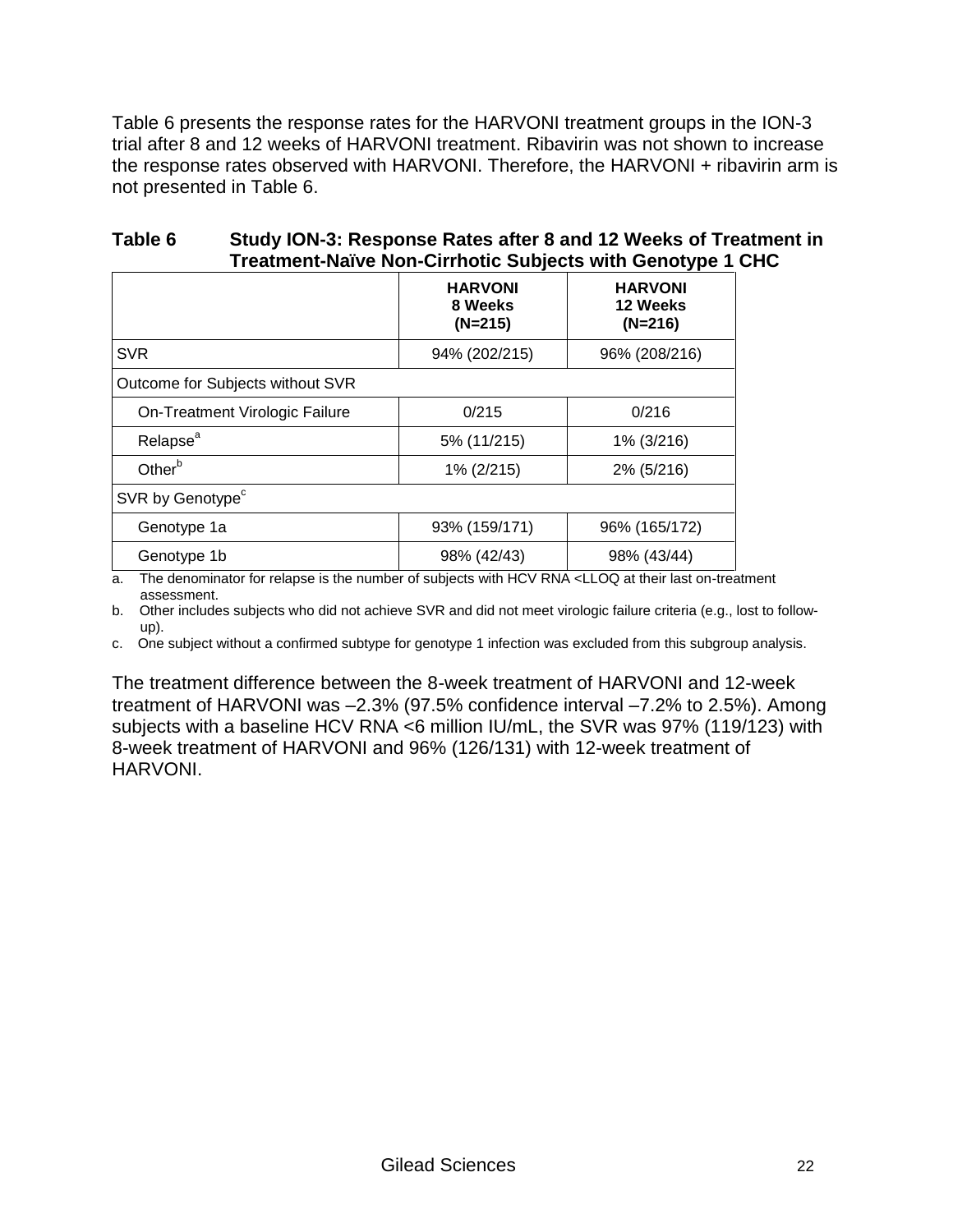Relapse rates by baseline viral load are presented in Table 7.

#### **Table 7 Study ION-3: Relapse Rates by Baseline Viral Load after 8 and 12 Weeks of Treatment in Treatment-Naïve Non-Cirrhotic Subjects with Genotype 1 CHC**

|                                          | <b>HARVONI</b><br>8 Weeks<br>$(N=215)$ | <b>HARVONI</b><br>12 Weeks<br>$(N=216)$ |
|------------------------------------------|----------------------------------------|-----------------------------------------|
| Number of Responders at End of Treatment | 215                                    | 216                                     |
| Baseline HCV RNA <sup>a</sup>            |                                        |                                         |
| $HCV$ RNA <6 million $IU/mL$             | 2% (2/123)                             | 2% (2/131)                              |
| HCV RNA $\geq 6$ million IU/mL           | 10% (9/92)                             | 1% (1/85)                               |

a. HCV RNA values were determined using the Roche TaqMan Assay; a subject's HCV RNA may vary from visit to visit.

#### Treatment-Naïve Adults with or without Cirrhosis ─ ION-1 (Study 0102)

ION-1 was a randomized, open-label trial that evaluated 12 and 24 weeks of treatment with HARVONI with or without ribavirin in 865 treatment-naïve subjects with genotype 1 CHC including those with cirrhosis. Subjects were randomized in a 1:1:1:1 ratio to receive HARVONI for 12 weeks, HARVONI + ribavirin for 12 weeks, HARVONI for 24 weeks, or HARVONI + ribavirin for 24 weeks. Randomization was stratified by the presence or absence of cirrhosis and HCV genotype (1a vs 1b). The interim primary endpoint analysis for SVR included all subjects enrolled in the 12-week treatment groups (N=431). SVR rates for all subjects enrolled in the 24-week treatment groups (N=434) were not available at the time of interim analysis.

Demographics and baseline characteristics were balanced across the treatment groups. Of the 865 treated subjects, the median age was 54 years (range: 18 to 80); 59% of the subjects were male; 85% were White; 12% were Black; 12% were Hispanic or Latino; mean body mass index was 27 kg/m<sup>2</sup> (range: 18 to 48 kg/m<sup>2</sup>); 79% had baseline HCV RNA levels greater than or equal to 800,000 IU/mL; 67% had genotype 1a HCV infection; 70% had non-C/C IL28B alleles (CT or TT); and 16% had cirrhosis.

Table 8 presents the response rates for the treatment group of HARVONI for 12 weeks in the ION-1 trial. Ribavirin was not shown to increase response rates observed with HARVONI. Therefore, the HARVONI + ribavirin arm is not presented in Table 8.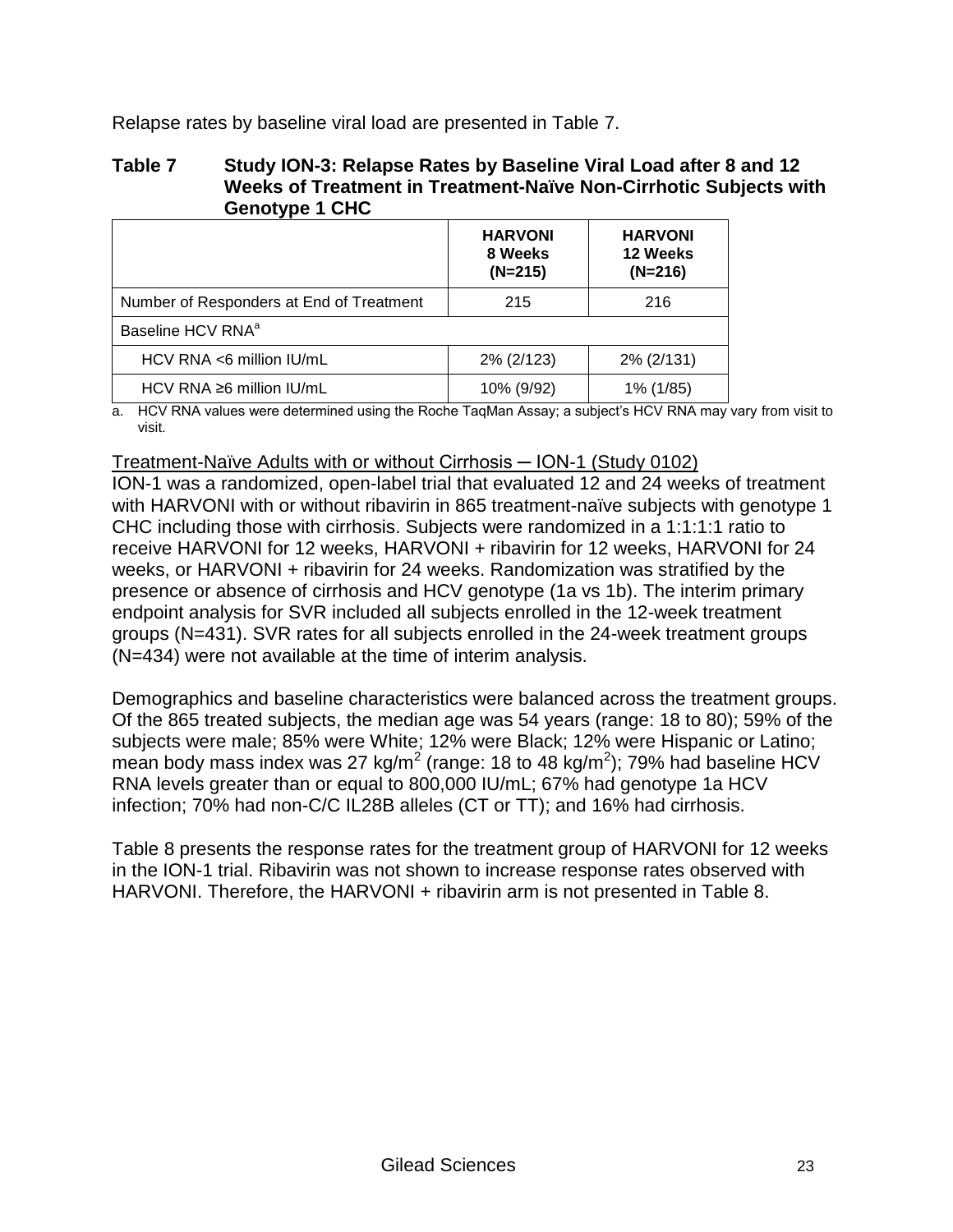#### **Table 8 Study ION-1: Response Rates after 12 Weeks of Treatment in Treatment-Naïve Subjects with Genotype 1 CHC with and without Cirrhosis**

|                                             | <b>HARVONI 12 Weeks</b><br>$(N=214)$ |
|---------------------------------------------|--------------------------------------|
| SVR <sup>a</sup>                            | 99% (210/213)                        |
| Outcome for Subjects without SVR            |                                      |
| On-Treatment Virologic Failure <sup>a</sup> | 0/213                                |
| Relapse <sup>a,b</sup>                      | $<$ 1% (1/212)                       |
| Other <sup>a,c</sup>                        | 1% (2/213)                           |

a. Excluding one subject with genotype 4 infection.

b. The denominator for relapse is the number of subjects with HCV RNA <LLOQ at their last on-treatment assessment.

c. Other includes subjects who did not achieve SVR and did not meet virologic failure criteria (e.g., lost to followup).

Response rates for selected subgroups are presented in Table 9.

#### **Table 9 Study ION-1: SVR Rates for Selected Subgroups after 12 Weeks of Treatment in Treatment-Naïve Subjects with Genotype 1 CHC with and without Cirrhosis**

|                        | <b>HARVONI 12 Weeks</b><br>$(N=214)$ |
|------------------------|--------------------------------------|
| Genotype <sup>a</sup>  |                                      |
| Genotype 1a            | 98% (142/145)                        |
| Genotype 1b            | 100% (67/67)                         |
| Cirrhosis <sup>b</sup> |                                      |
| No                     | 99% (176/177)                        |
| Yes                    | 94% (32/34)                          |

a. One subject without a confirmed subtype for genotype 1 infection and one subject with genotype 4 infection were excluded from this subgroup analysis.

b. Subjects with missing cirrhosis status were excluded from this subgroup analysis.

# **14.3 Clinical Trials in Subjects Who Failed Prior Therapy**

Previously-Treated Adults with or without Cirrhosis — ION-2 (Study 0109)

ION-2 was a randomized, open-label trial that evaluated 12 and 24 weeks of treatment with HARVONI with or without ribavirin in genotype 1 HCV-infected subjects with or without cirrhosis who failed prior therapy with an interferon-based regimen, including regimens containing an HCV protease inhibitor. Subjects were randomized in a 1:1:1:1 ratio to receive HARVONI for 12 weeks, HARVONI + ribavirin for 12 weeks, HARVONI for 24 weeks, or HARVONI + ribavirin for 24 weeks. Randomization was stratified by the presence or absence of cirrhosis, HCV genotype (1a vs 1b) and response to prior HCV therapy (relapse/breakthrough vs nonresponse).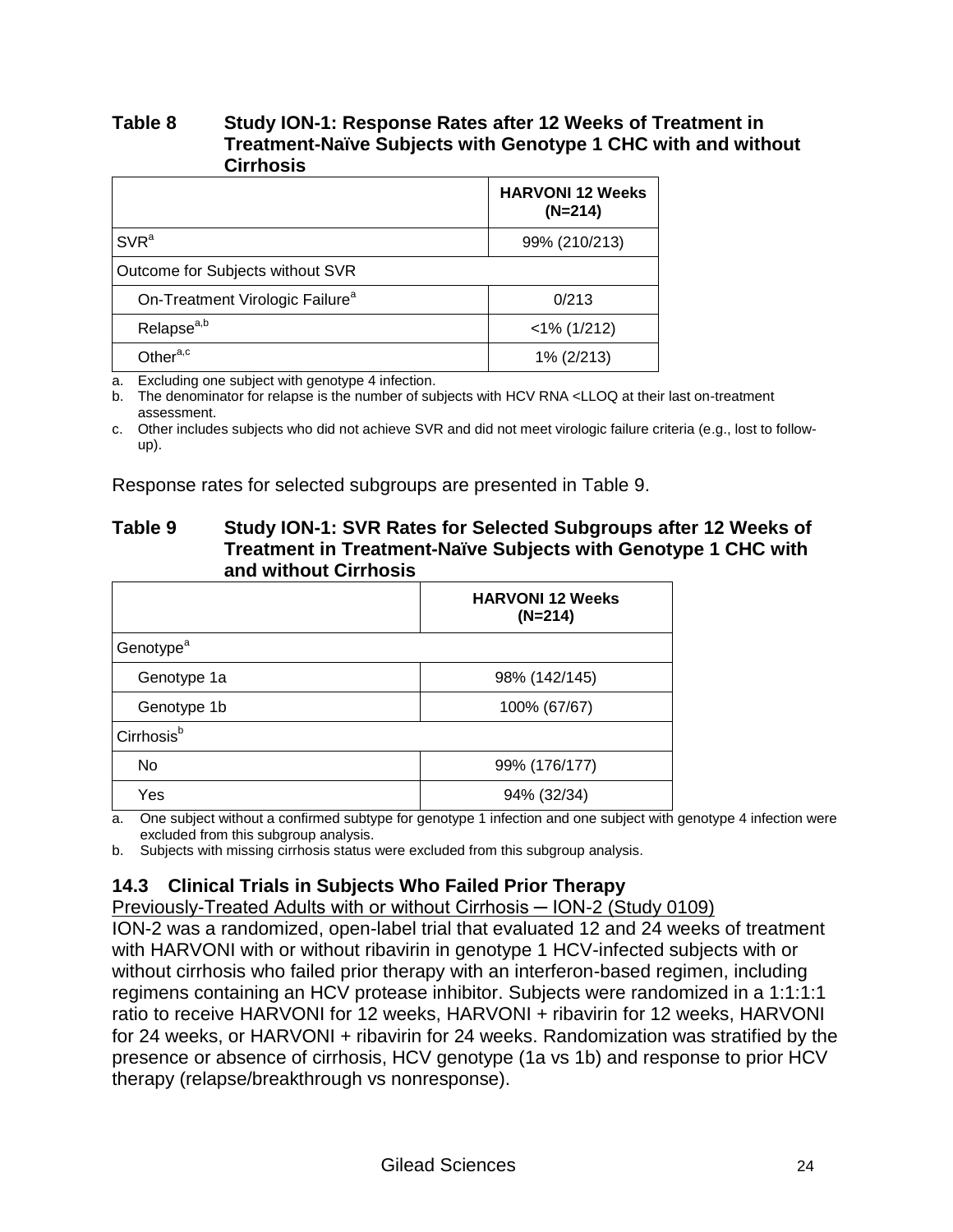Demographics and baseline characteristics were balanced across the treatment groups. Of the 440 treated subjects, the median age was 57 years (range: 24 to 75); 65% of the subjects were male; 81% were White; 18% were Black; 9% were Hispanic or Latino; mean body mass index was 28 kg/m<sup>2</sup> (range: 19 to 50 kg/m<sup>2</sup>); 89% had baseline HCV RNA levels greater than or equal to 800,000 IU/mL; 79% had genotype 1a HCV infection; 88% had non-C/C IL28B alleles (CT or TT); and 20% had cirrhosis. Forty-seven percent (47%) of the subjects failed a prior therapy of pegylated interferon and ribavirin. Among these subjects, 49% were relapse/breakthrough and 51% were non-responder. Fifty-three percent (53%) of the subjects failed a prior therapy of pegylated interferon and ribavirin with an HCV protease inhibitor. Among these subjects, 62% were relapse/breakthrough and 38% were non-responder.

Table 10 presents the response rates for the HARVONI treatment groups in the ION-2 trial. Ribavirin was not shown to increase response rates observed with HARVONI. Therefore, the HARVONI + ribavirin arms are not presented in Table 10.

| Table 10 | <b>Prior Therapy</b> | Study ION-2: Response Rates after 12 and 24 Weeks of Treatment in<br>Subjects with Genotype 1 CHC with or without Cirrhosis who Failed |  |
|----------|----------------------|----------------------------------------------------------------------------------------------------------------------------------------|--|
|          |                      |                                                                                                                                        |  |

|                                  | <b>HARVONI</b><br>12 Weeks<br>$(N=109)$ | <b>HARVONI</b><br>24 Weeks<br>$(N=109)$ |  |  |
|----------------------------------|-----------------------------------------|-----------------------------------------|--|--|
| <b>SVR</b>                       | 94% (102/109)                           | 99% (108/109)                           |  |  |
| Outcome for Subjects without SVR |                                         |                                         |  |  |
| On-Treatment Virologic Failure   | 0/109                                   | 0/109                                   |  |  |
| Relapse <sup>a</sup>             | 6% (7/108)                              | 0/109                                   |  |  |
| Other <sup>b</sup>               | 0/109                                   | 1% (1/109)                              |  |  |

a. The denominator for relapse is the number of subjects with HCV RNA <LLOQ at their last on-treatment assessment.

b. Other includes subjects who did not achieve SVR and did not meet virologic failure criteria (e.g., lost to followup).

Among the subjects with available SVR12 and SVR24 data (206/218), all subjects who achieved SVR12 in the ION-2 study also achieved SVR24.

Response rates and relapse rates for selected subgroups are presented in Tables 11 and 12.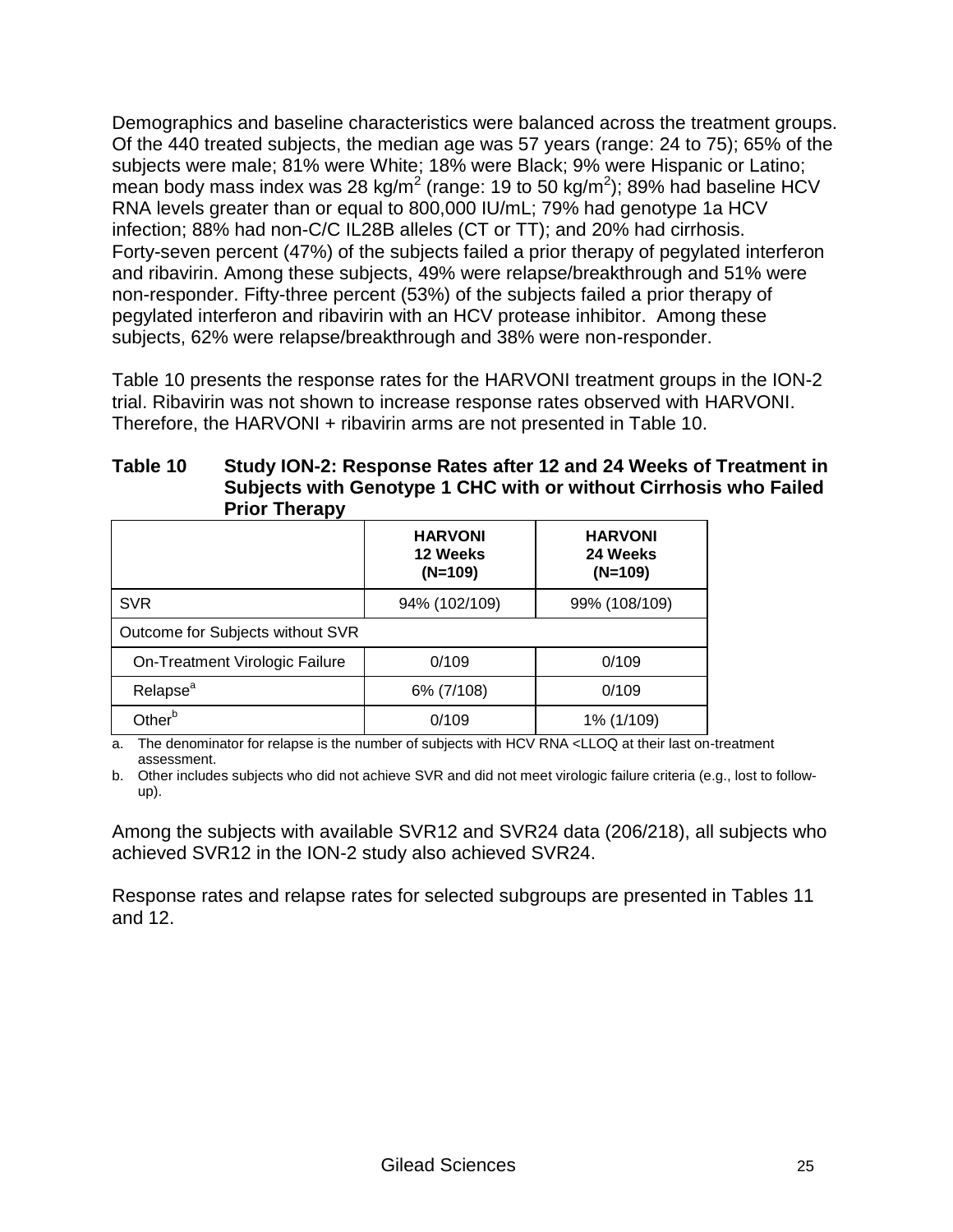| <b>Prior Trierapy</b>                  |                                         |                                         |
|----------------------------------------|-----------------------------------------|-----------------------------------------|
|                                        | <b>HARVONI</b><br>12 Weeks<br>$(N=109)$ | <b>HARVONI</b><br>24 Weeks<br>$(N=109)$ |
| Genotype                               |                                         |                                         |
| Genotype 1a                            | 95% (82/86)                             | 99% (84/85)                             |
| Genotype 1b                            | 87% (20/23)                             | 100% (24/24)                            |
| Cirrhosis <sup>a</sup>                 |                                         |                                         |
| No                                     | 95% (83/87)                             | 99% (85/86)                             |
| Yes                                    | 86% (19/22)                             | 100% (22/22)                            |
| Prior HCV Therapy                      |                                         |                                         |
| $Peg-IFN + RBV$                        | 93% (40/43)                             | 100% (58/58)                            |
| HCV protease inhibitor + Peg-IFN + RBV | 94% (62/66)                             | 98% (49/50)                             |
| Response to Prior HCV Therapy          |                                         |                                         |
| Relapse/Breakthrough                   | 95% (57/60)                             | 100% (60/60)                            |
| Nonresponder                           | 92% (45/49)                             | 98% (48/49)                             |

#### **Table 11 Study ION-2: SVR Rates for Selected Subgroups after 12 and 24 Weeks of Treatment in Subjects with Genotype 1 CHC who Failed Prior Therapy**

a. Subjects with missing cirrhosis status were excluded from this subgroup analysis.

#### **Table 12 Study ION-2: Relapse Rates for Selected Subgroups after 12 and 24 Weeks of Treatment in Subjects with Genotype 1 CHC who Failed Prior Therapy**

|                                                                            | <b>HARVONI</b><br>12 Weeks<br>$(N=109)$ | <b>HARVONI</b><br>24 Weeks<br>$(N=109)$ |  |  |
|----------------------------------------------------------------------------|-----------------------------------------|-----------------------------------------|--|--|
| Number of Responders at End of Treatment                                   | 108                                     | 109                                     |  |  |
| Cirrhosis <sup>a</sup>                                                     |                                         |                                         |  |  |
| No                                                                         | 5% $(4/86)^{b}$                         | 0% (0/86)                               |  |  |
| Yes                                                                        | 14% (3/22)                              | 0% (0/22)                               |  |  |
| Presence of Baseline NS5A Resistance-Associated Polymorphisms <sup>c</sup> |                                         |                                         |  |  |
| No                                                                         | 2% (2/85)                               | 0% (0/90)                               |  |  |
| Yes                                                                        | 22% (5/23)                              | $0\% (0/19)$                            |  |  |
| <b>IL28B Status</b>                                                        |                                         |                                         |  |  |
| C/C                                                                        | 0% (0/10)                               | 0% (0/16)                               |  |  |
| Non-C/C                                                                    | 7% (7/98)                               | 0% (0/93)                               |  |  |

a. Subjects with missing cirrhosis status were excluded from this subgroup analysis.

b. These 4 non-cirrhotic relapsers all had baseline NS5A resistance-associated polymorphisms.

c. NS5A resistance-associated polymorphisms include any change at NS5A positions 24, 28, 30, 31, 58, 92, or 93.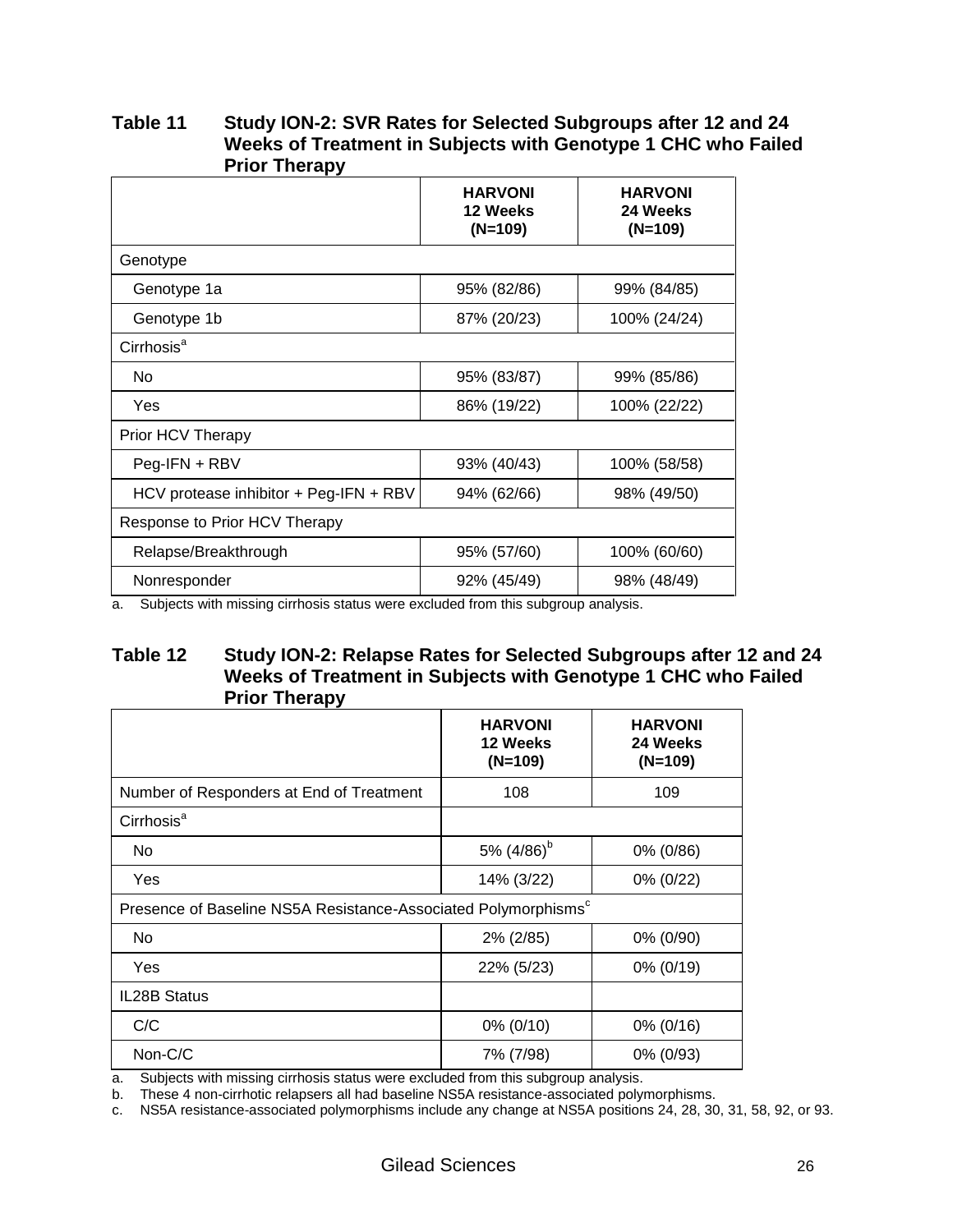# **16 HOW SUPPLIED/STORAGE AND HANDLING**

HARVONI tablets are orange, diamond-shaped, film-coated, debossed with "GSI" on one side and "7985" on the other side of the tablet. Each bottle contains 28 tablets (NDC 61958-1801-1), a silica gel desiccant, polyester coil, and is closed with a childresistant closure.

Store at room temperature below 30°C (86°F).

- Dispense only in original container.
- Do not use if seal over bottle opening is broken or missing.

### **17 PATIENT COUNSELING INFORMATION**

Advise the patient to read the FDA-approved patient labeling (Patient Information).

#### Drug Interactions

Inform patients that HARVONI may interact with other drugs. Advise patients to report to their healthcare provider the use of any other prescription or nonprescription medication or herbal products including St. John's wort *[see Warnings and Precautions (5.1) and Drug Interactions (7)].*

#### Hepatitis C Virus Transmission

Inform patients that the effect of treatment of hepatitis C infection on transmission is not known, and that appropriate precautions to prevent transmission of the hepatitis C virus during treatment or in the event of treatment failure should be taken. Administration

Advise patients that HARVONI should be taken once daily on a regular dosing schedule with or without food. If a patient did not take HARVONI at the regular time, it should be taken as soon as they remember on the same day. Resume the usual dosing schedule the next day. Advise the patient not to take more than 1 tablet of HARVONI in a day.

Manufactured and distributed by: Gilead Sciences, Inc. Foster City, CA 94404

Harvoni, Complera, Sovaldi, Truvada and Viread are trademarks of Gilead Sciences, Inc., or its related companies. Atripla is a trademark of Bristol-Myers Squibb & Gilead Sciences, LLC. All other trademarks referenced herein are the property of their respective owners.

© 2014 Gilead Sciences, Inc. All rights reserved. 205834-GS-000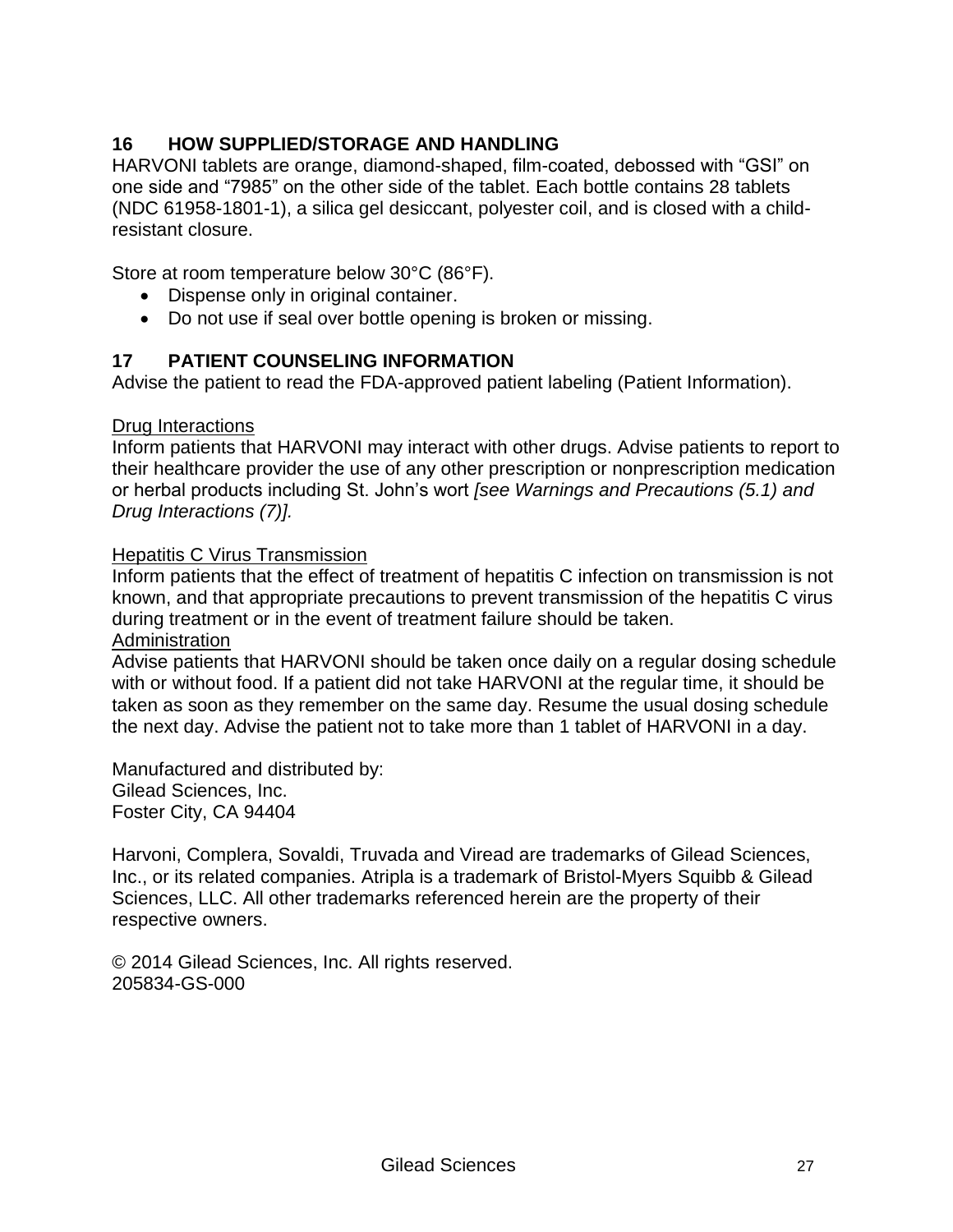### **Patient Information**

#### **HARVONI® (har-VOE-nee) (ledipasvir and sofosbuvir) tablets**

Read this Patient Information before you start taking HARVONI and each time you get a refill. There may be new information. This information does not take the place of talking with your healthcare provider about your medical condition or your treatment.

#### **What is HARVONI?**

- HARVONI is a prescription medicine used to treat chronic (lasting a long time) hepatitis C genotype 1 infection in adults.
- HARVONI contains the prescription medicines ledipasvir and sofosbuvir  $(SOVALDI<sup>®</sup>)$ .

It is not known if HARVONI is safe and effective in children under 18 years of age.

# **What should I tell my healthcare provider before taking HARVONI?**

### **Before taking HARVONI, tell your healthcare provider if you:**

- have liver problems other than hepatitis C infection
- have severe kidney problems or you are on dialysis
- have any other medical condition
- are pregnant or plan to become pregnant. It is not known if HARVONI will harm your unborn baby.
- are breastfeeding or plan to breastfeed. It is not known if HARVONI passes into your breast milk.

**Tell your healthcare provider about all of the medicines you take,** including prescription and over-the-counter medicines, vitamins, and herbal supplements. HARVONI may affect the way other medicines work, and other medicines may affect how HARVONI works.

**You should not take HARVONI if you also take** other medicines that contain sofosbuvir (SOVALDI®).

#### **Especially tell your healthcare provider if you take any of the following medicines:**

 an antacid that contains aluminum or magnesium hydroxide. If you take an antacid during treatment with HARVONI, take the antacid 4 hours before or 4 hours after you take HARVONI.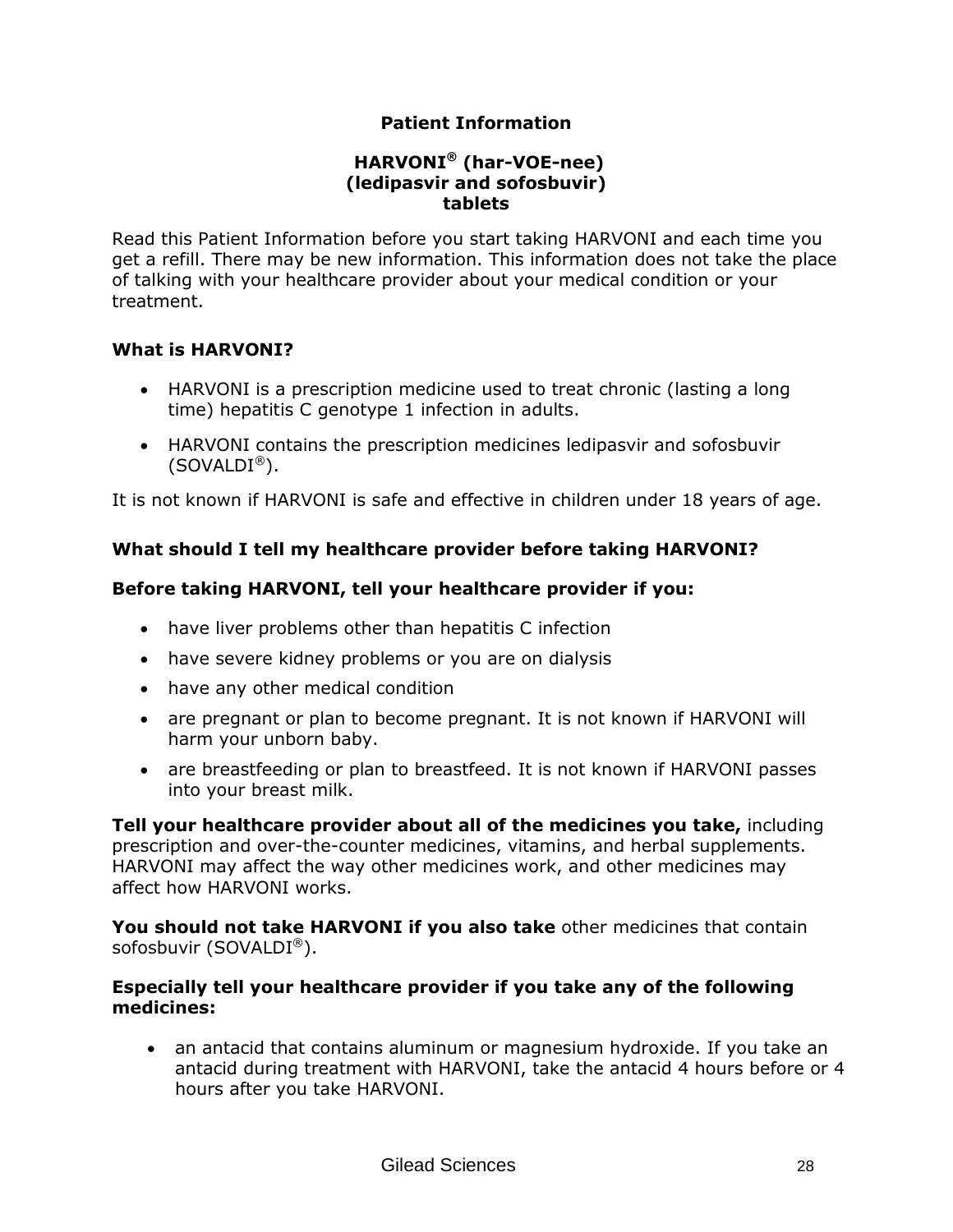- carbamazepine (Carbatrol®, Epitol®, Equetro®, Tegretol®)
- $\bullet$  digoxin (Lanoxin®)
- efavirenz, emtricitabine, tenofovir disoproxil fumarate (ATRIPLA<sup>®</sup>)
- elvitegravir, cobicistat, emtricitabine, tenofovir disoproxil fumarate (STRIBILD®)
- medicines for indigestion, heartburn, or stomach ulcers, such as nizatidine (Axid®), famotidine (Pepcid AC®), cimetidine (Tagamet®), ranitidine (Zantac®), esomeprazole (Nexium®), lansoprazole (Prevacid®), omeprazole (Prilosec®), rabeprazole (Aciphex®), or pantoprazole (Protonix<sup>®</sup>)
- oxcarbazepine (Trileptal®, Oxtellar  $XR^{\circledR}$ )
- phenytoin (Dilantin®, Phenytek®)
- phenobarbital (Luminal®)
- rifabutin (Mycobutin<sup>®</sup>)
- rifampin (Rifadin®, Rifamate®, Rifater®, Rimactane®)
- rifapentine (Priftin<sup>®</sup>)
- rosuvastatin (Crestor®)
- $\bullet$  simeprevir (Olysio<sup>®</sup>)
- St. John's wort (*Hypericum perforatum*) or a product that contains St. John's wort
- tipranavir (Aptivus<sup>®</sup>) used in combination with ritonavir (Norvir<sup>®</sup>)
- tenofovir disoproxil fumarate (VIREAD®, TRUVADA®) used in combination with atazanavir (Reyataz®) and ritonavir (Norvir®), darunavir (Prezista®) and ritonavir (Norvir®), or used in combination with lopinavir and ritonavir (Kaletra®)

Know the medicines you take. Keep a list of your medicines and show it to your healthcare provider and pharmacist when you get a new medicine.

# **How should I take HARVONI?**

- Take HARVONI exactly as your healthcare provider tells you to take it. Do not change your dose unless your healthcare provider tells you to.
- Do not stop taking HARVONI without first talking with your healthcare provider. If you think there is a reason to stop taking HARVONI, talk to your healthcare provider before doing so.
- Take HARVONI 1 time each day with or without food.
- If you miss a dose of HARVONI, take the missed dose as soon as you remember the same day. Do not take more than 1 tablet of HARVONI in a day. Take your next dose of HARVONI at your regular time the next day.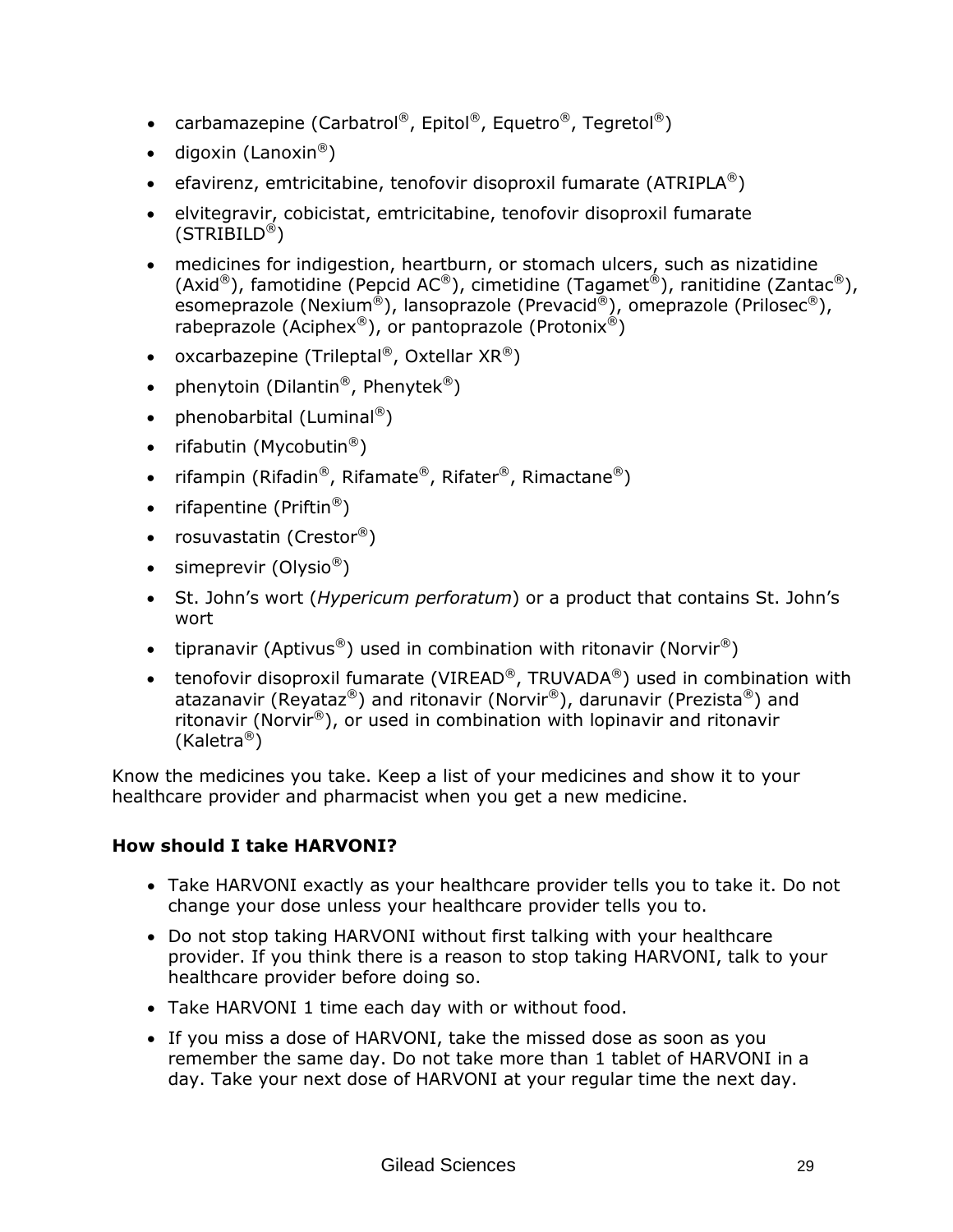If you take too much HARVONI, call your healthcare provider or go to the nearest hospital emergency room right away.

### **What are the possible side effects of HARVONI?**

The most common side effects of HARVONI include:

- tiredness
- headache

Tell your healthcare provider if you have any side effect that bothers you or that does not go away.

These are not all the possible side effects of HARVONI. For more information, ask your healthcare provider or pharmacist.

Call your doctor for medical advice about side effects. You may report side effects to FDA at 1-800-FDA-1088.

#### **How should I store HARVONI?**

- Store HARVONI at room temperature below  $86^{\circ}F$  (30 $^{\circ}C$ ).
- Keep HARVONI in its original container.
- Do not use HARVONI if the seal over the bottle opening is broken or missing.

#### **Keep HARVONI and all medicines out of the reach of children.**

#### **General information about the safe and effective use of HARVONI**

It is not known if treatment with HARVONI will prevent you from infecting another person with the hepatitis C virus during treatment. Talk with your healthcare provider about ways to prevent spreading the hepatitis C virus.

Medicines are sometimes prescribed for purposes other than those listed in a Patient Information leaflet. Do not use HARVONI for a condition for which it was not prescribed. Do not give HARVONI to other people, even if they have the same symptoms you have. It may harm them.

If you would like more information about HARVONI, talk with your healthcare provider. You can ask your healthcare provider or pharmacist for information about HARVONI that is written for health professionals.

For more information, call 1-800-445-3235 or go to www.HARVONI.com.

#### **What are the ingredients in HARVONI?**

**Active ingredients:** ledipasvir and sofosbuvir